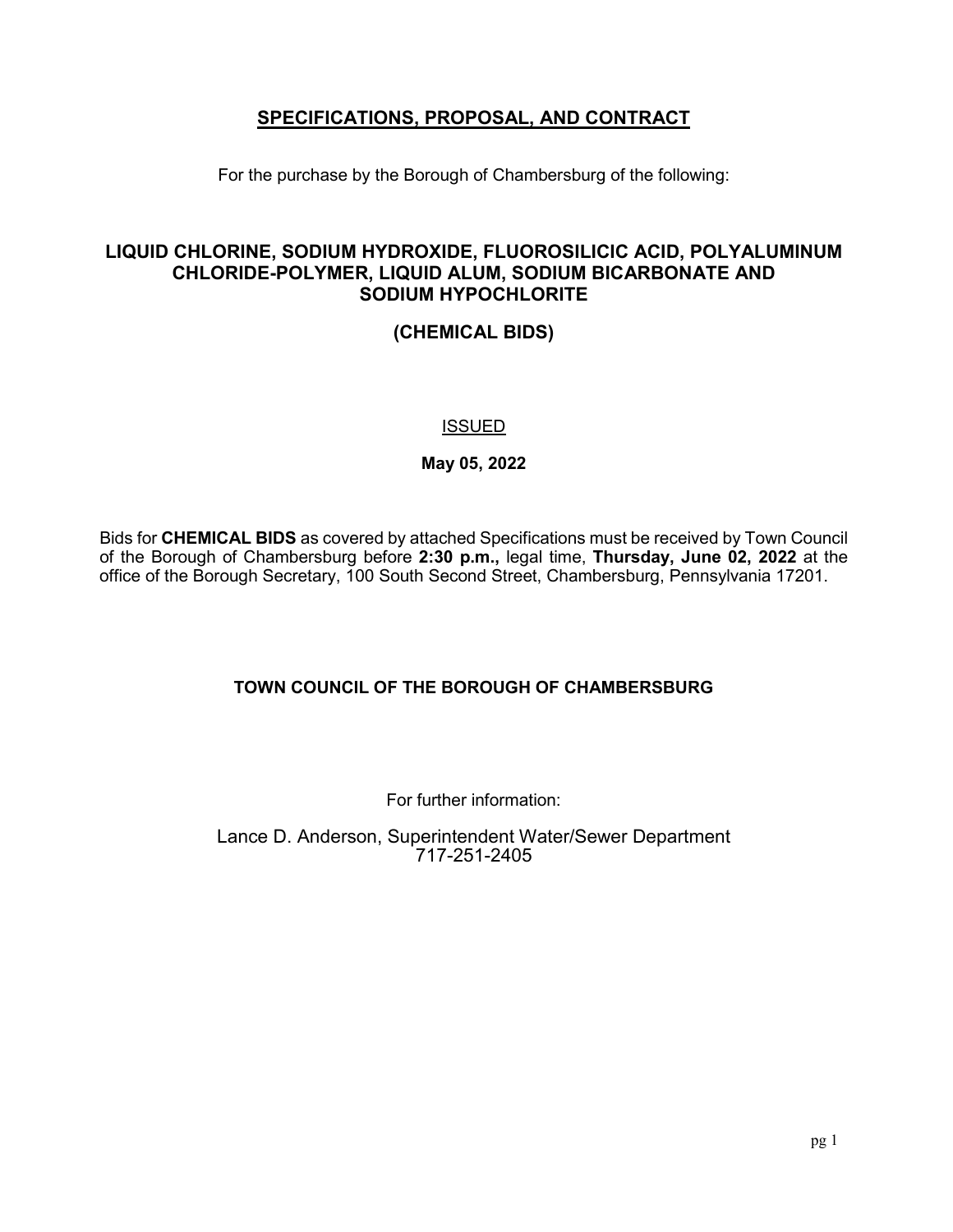## **NOTICE – SEEKING BIDS**

The Borough of Chambersburg is accepting sealed bids for:

## **LIQUID CHLORINE, SODIUM HYDROXIDE, FLUOROSILICIC ACID, POLYALUMINUM CHLORIDE-POLYMER, LIQUID ALUM, SODIUM BICARBONATE AND SODIUM HYPOCHLORITE (CHEMICAL BIDS)**

A complete proposal packet may be obtained from:

Jamia L. Wright, Borough Secretary Borough of Chambersburg 100 South Second Street Chambersburg, PA 17201 Phone: (717) 251-2437

The Town Council intends to award a Contract to the overall lowest responsible bidder for each item, as determined by Town Council in the best interest of the Borough of Chambersburg and reserves the right to award separate contracts for the various chemicals included in this Bid to separate bidders.

There will no Pre-Bid Conference. Performance, Payment, and Bid Bonds are not required for this Bid or Agreement. An anti-collusion affidavit is required for this Bid.

Bids shall be submitted only on the enclosed Bid Form included in the Bidding Documents. While Bidders may make comments to clarify their bid, Bidders cannot change, modify, delete or make additions to the wording to any of the Bidding Documents, including the Agreement. Unauthorized conditions, exceptions, limitations, or provisions attached to a bid may be cause for rejection of the bid. Any questions regarding the Bidding Documents shall be submitted as Requests for Interpretation and the Bidding Documents may only be modified by Addendum issued by the Borough prior to the Bid opening date.

The Town Council of the Borough of Chambersburg reserves the rights to reject any or all bids; to waive any defects, errors, omissions, irregularities or informalities in a Bid or the Bid procedure; and to accept any Bid which it may deem to be for or in the best interest of the Borough of Chambersburg.

Bids will be received at the above address until **2:30 PM**, on **Thursday, June 02, 2022**. Any Bid received after said date and time will be returned unopened. All bids must be in a sealed envelope clearly marked "**Bid for Borough of Chambersburg**", bearing the name of the bidder and "**Chemical Bids**". If the Bid is sent through the mail or other delivery system, the sealed envelope shall be enclosed in a separate envelope with the notation "BID ENCLOSED" on the face of it. Please mail bids to Attention: Jamia L. Wright, Borough Secretary.

Bids may be taken under advisement and the award of the contract, if awarded, will be made within sixty (60) days after the date of the opening bids. The Town Council reserves the rights to formally accept a Bid and award a Contract by public announcement at a regular meeting of the Town Council.

The Borough of Chambersburg is an Equal Opportunity Employer. Minority and women owned business and those defined as SERB's under State regulations are encouraged to submit proposals.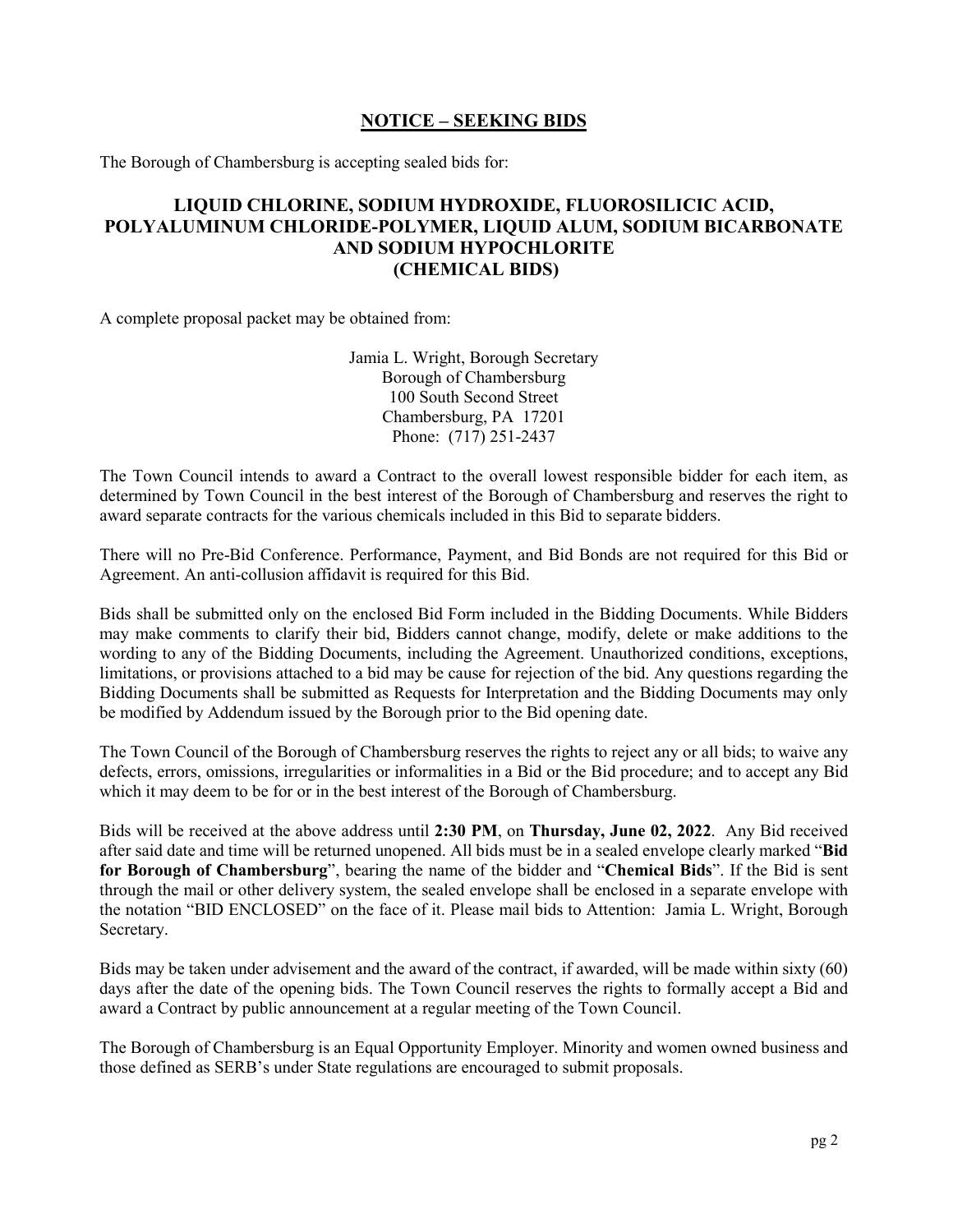## **INSTRUCTIONS TO BIDDERS**

## **1. Project Overview**

The Borough of Chambersburg (the "Borough) is seeking bids from qualified bidders for the general procurement of: **Liquid Chlorine, Sodium Hydroxide, Fluorosilicic Acid, Liquid Polyaluminum Chloride-Polymer, ,Liquid Alum , Sodium Bicarbonate and Sodium Hypochlorite** (the "Goods"), for a one-year period (July 1, 2022 to June 30, 2023) as further described in the Specifications herein, for use at various Borough facilities. This Project shall also be known as the "Chemical Bids".

## **2. Bidding Documents**

The Bidding Documents include the following documents:

- Notice / Advertisement
- Instructions to Bidders
- General Terms and Conditions
- Non-Discrimination Notice
- Bidder Affidavit
- Non-Collusion Affidavit
- Bidder's Questionnaire
- Proposal
- Receipt of Confirmation of Bidding and Contract Documents
- Agreement
- Specifications
- Addenda (if released by Borough)
- Receipt of Addenda (if Addenda is released by the Borough)

### **3. Copies of Bidding Documents**

A complete set of Bidding Documents may be obtained by the Bidder at:

Borough of Chambersburg, 100 S. Second Street, Chambersburg, PA 17201.

The Bidding Documents may also be obtained electronically at https://chambersburgpa.gov. All prospective bidders who obtained the Bidding Documents electronically must email or fax a "Receipt of Confirmation" form no later than 10:00 AM on May 26, 2022 to Jamia Wright at [jwright@chambersburgpa.gov](mailto:jwright@chambersburgpa.gov) or fax  $(717)$  261-3240.

Complete sets of the Bidding Documents shall be used in preparing the Bid. The Borough does not assume responsibility for any errors or misinterpretations resulting from the use of incomplete sets of Bidding Documents.

## **4. Contractor**

The successful bidder will be known as the Contractor. The successful bidder to whom a contract (the "Agreement") is awarded will be required to comply with all applicable federal and state laws, rules, regulations, orders and approvals, and all applicable Borough ordinances, rules and regulations. The Borough reserves the right to award separate contracts for the various chemicals included in this Bid to separate bidders.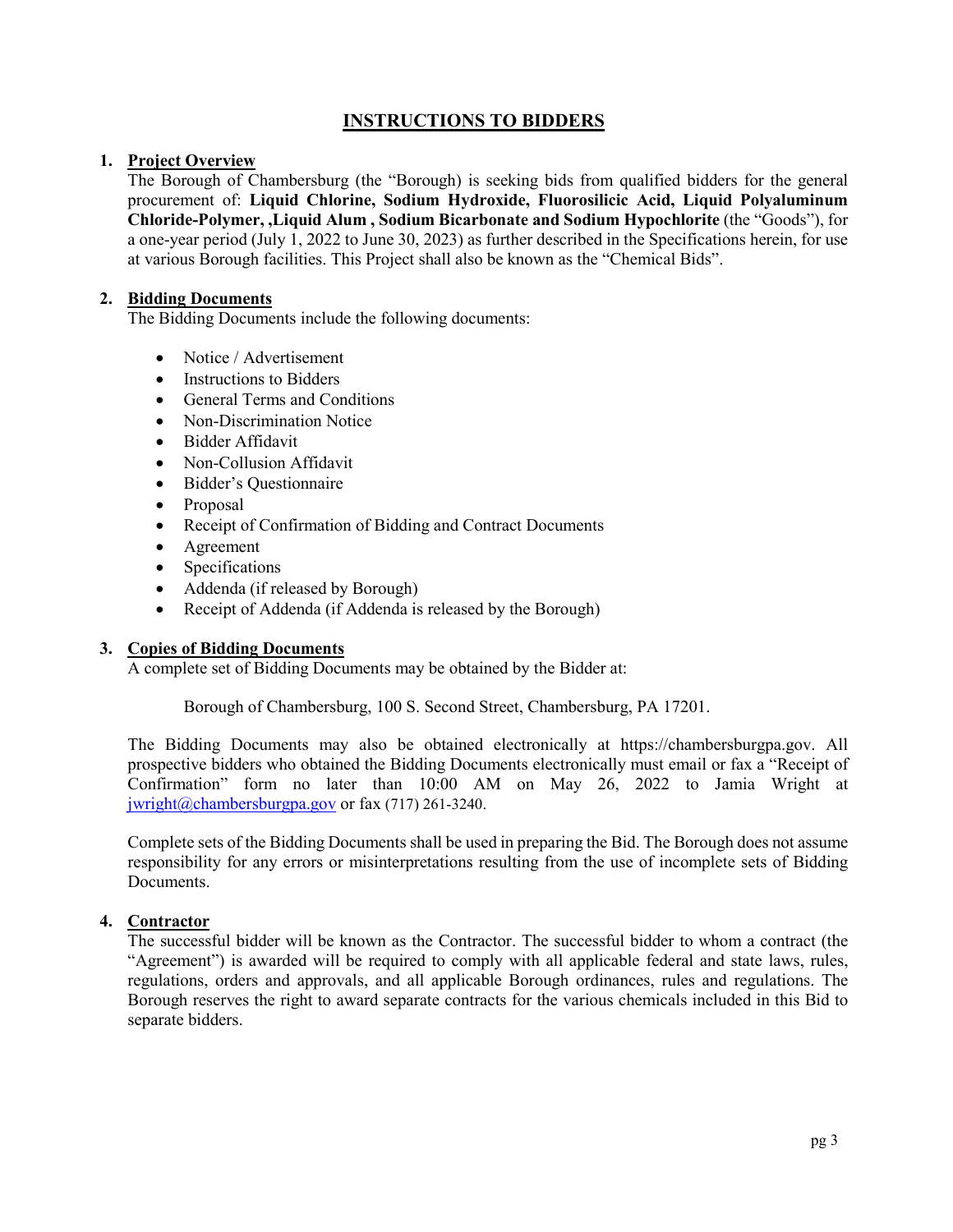## **5. Qualifications of Bidders**

To demonstrate Bidder's qualifications to furnish the Goods, the Bidder shall submit with the Bid a completed Bidder's Questionnaire, as contained in the Bidding Documents.

Submission of financial information is not required with the Bid, however, the Borough reserves the right to request such information within five (5) calendar days after the Bid opening date.

Each Bid must contain evidence of Bidder's qualification to do business in the Commonwealth of Pennsylvania, or covenant to obtain such qualification prior to and as a condition of the award for the Contract.

No bid will be accepted from, nor will any contract be awarded to, any person who is in arrears with the Borough upon debt or contract, or who is in default as surety or otherwise, upon any obligation to said Borough or whose work has heretofore proved unsatisfactory or dilatory.

### **6. Interpretations and Addenda**

Any questions or requests for interpretation of any provision of the Bidding Documents or Specifications shall be made to Lance Anderson, Water/Sewer Department Superintendent, at be made to Lance Anderson, Water/Sewer Department Superintendent, at [landerson@chambersburgpa.gov](mailto:pwolgemuth@chambersburgpa.gov) at least five (5) days prior to the submission deadline.

The Borough may issue an Addendum, if deemed necessary by the Borough, to address or clarify the Bidding Documents prior to the submission deadline. Questions received after five (5) days prior to the date for opening Bids may not be answered. Only questions answered by formal written Addenda will be binding. Oral statements, interpretations or clarifications will not be binding or legally effective. A Bidder who fails to acknowledge receipt of any such Addendum with its Bid, as documented in a "Receipt of Addenda" form will be construed as though the Addendum had been received and acknowledged.

### **7. Security / Insurance**

Performance, Payment, or Bid Bonds as well as proof of insurance are not required for this Bid or Agreement.

### **8. Proposal Form**

The Bidder may bid on one (1) or more items listed on the Proposal Form: bidding on all items is not required. Pricing will remain fixed for the term of the Agreement. The Bid price of each item on the Proposal form must be stated in numerals and, if required, in words. Subject to the Borough's right to correct a Bidder's mathematical totals, a discrepancy between the word and numeral for a particular item will be resolved in favor of the word.

The Proposal Form of an individual must be signed by the individual person. The Bid of a partnership must state the names of each partner and it must be signed by at least one partner. The Bid of a corporation must show the State of incorporation and must be signed by the President, Vice President, or any other employee duly authorized pursuant to a corporate resolution. Bids signed by employees other than the President or Vice President shall include a resolution demonstrating that employee is indeed authorized to act on behalf of and to bind the corporation.

All names must be typed or printed below each signature. Bid prices shall be inclusive and shall include, if applicable, all taxes of whatever nature applicable to the Goods. Submission of prices for Alternates, if any, is mandatory.

The following should be considered by Bidder with Bid submission: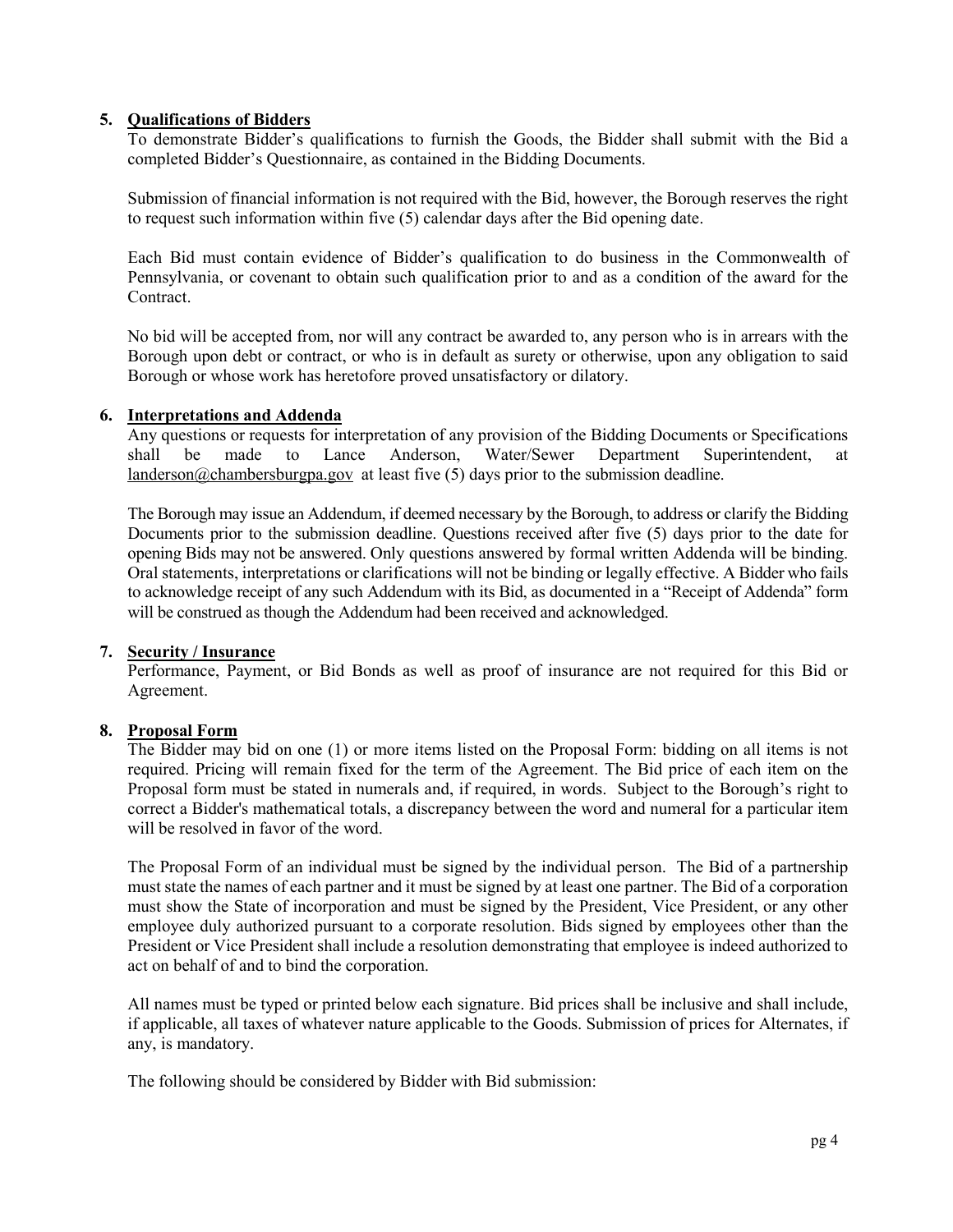**Tax**: Pennsylvania sales tax is **not** to be included in the bid. Tax exemption certificate will be furnished to the Contractor. The Borough is sales tax exempt. However, the Contractor is not exempt from the obligation to follow appropriate tax laws in the procurement of materials and services used in the performance of the Agreement and Contract. Bidder shall obtain legal advice to determine how and to what extent the Borough's tax exemption may be utilized by the Contractor. The Borough will provide, at the Contractor's request, documentation required to obtain applicable tax exemptions.

**Shipping and Delivery:** The Contractor shall deliver the Goods, select the carrier, and bear all costs of packaging, transportation, insurance, special handling, and any other cost associated with shipment and delivery. Delivery of each Good is F.O.B. (prepaid) Point of Destination to one the following three (3) locations depending on the particular chemical, as follows:

| Item |                                   |                            |                                               |
|------|-----------------------------------|----------------------------|-----------------------------------------------|
| No.  | Item                              |                            | Point of Destination                          |
|      | Liquid Chlorine                   | Water Treatment Plant      | 7659 Lincoln Way East, Fayetteville, PA 17222 |
| 2    | Sodium Hydroxide, 25%             | Water Treatment Plant      | 7659 Lincoln Way East, Fayetteville, PA 17222 |
| 3    | Fluorosilicic Acid                | Water Treatment Plant      | 7659 Lincoln Way East, Fayetteville, PA 17222 |
| 4    | Polyaluminum Chloride-<br>Polymer | Water Treatment Plant      | 7659 Lincoln Way East, Fayetteville, PA 17222 |
| 5    | Liquid Alum                       | Wastewater Treatment Plant | 725 Hollywell Avenue, Chambersburg, PA 17201  |
| 6    | Sodium Bicarbonate                | Water Treatment Plant      | 7659 Lincoln Way East, Fayetteville, PA 17222 |
|      | Sodium Hypochlorite               | Wastewater Treatment Plant | 725 Hollywell Avenue, Chambersburg, PA 17201  |

The Contractor shall be responsible for unloading the Goods from the carrier, unless otherwise indicated in the Specifications. The risk of loss and insurable interests transfer from the Contractor to the Borough upon the Borough's receipt of the Goods at the Point of Destination. The Borough reserves the right to reasonably change this location if it is in the best interest of the Borough. Additional Delivery requirements are contained in the Specifications.

All chemicals must be shipped in the containers as indicated in the Specifications, unless otherwise authorized by the Borough.

All chemicals supplied must meet all federal, state, and local standards, laws, and regulations for quality and safety requirements and must conform to the Specifications. Chemicals not meeting these conditions will be deemed unacceptable and may be returned to the Contractor at no charge to the Borough.

All chemicals will be delivered within the time indicated following placement of an order by the Borough for that item in the Specifications. The Borough reserves the right to reject items delivered late and the Contractor shall be responsible for any cost difference incurred by the Borough if chemicals must be purchased elsewhere.

All products, where applicable, must comply with the most recent ANSI / NSF Standard Specifications, unless otherwise indicated in the Specifications.

SDS sheets must be provided for all chemicals upon the request of the Borough.

All chemicals must be properly labeled with all federal, state and local laws or requirements, including OSHA, where applicable.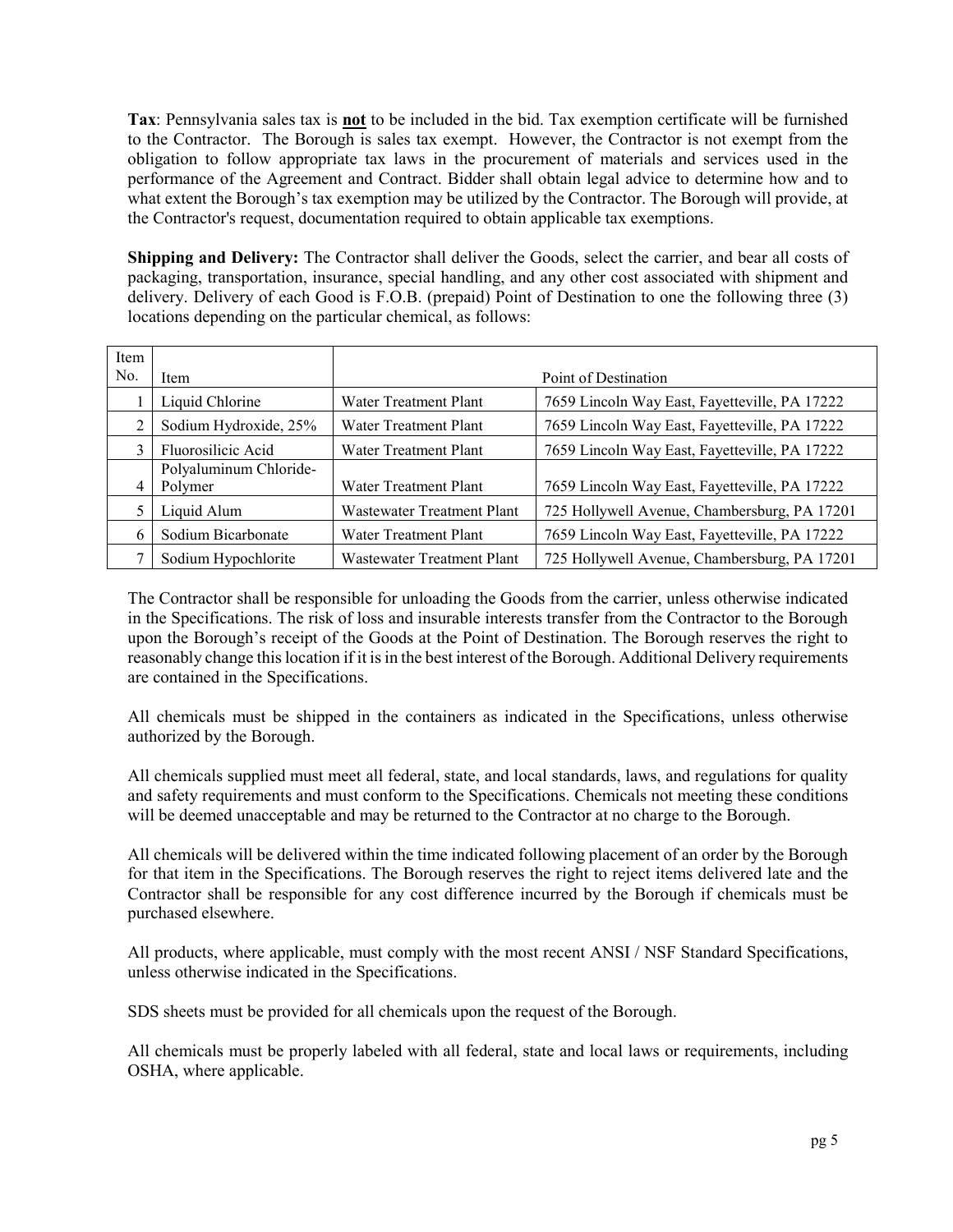The shelf life must be indicated on the product, and no expired products will be accepted. If products are delivered with insufficient shelf life to meet the particular needs of the Borough for that Item during the term of the Agreement, the product may be returned.

### **9. Submission of Bids**

Bids shall be submitted no later than the time and place indicated in the Notice. All bids must be in a sealed envelope clearly marked "Bid for Borough of Chambersburg", bearing the name of the bidder and "**Chemical Bids**". If the Bid is sent through the mail or other delivery system, the sealed envelope shall be enclosed in a separate envelope with the notation "**BID ENCLOSED**" on the face of it. Please mail bids to Attention: Jamia L. Wright, Borough Secretary. The Bidder is solely responsible for delivering Bid to the Borough at the location of, and by the time of, the Bid opening designated in the Notice.

The following completed documents are to be submitted with the Bid and will become a condition of the Bid:

- Proposal
- Bidder Affidavit
- Non-Collusion Affidavit
- Bidder's Questionnaire
- Chemical Specifications
- Receipt of Addenda (if applicable)

Bidders may provide comments to clarify or describe their technical offer, **but Bidders cannot change, modify, delete or make additions to the wording to any of the Bidding Documents, including but not limited to the Agreement, General Conditions, or the Proposal form. Unauthorized conditions, exceptions, limitations, or provisions attached to the bid may be cause for rejection of the bid.** Any questions regarding the Bidding Documents shall be submitted as a request for interpretation and the Bidding Documents may only be modified by Addendum issued by the Borough prior to the Bid opening date.

It is the responsibility of each Bidder before submitting a Bid to:

- A. examine and carefully study the Bidding Documents, including any Addenda or Memorandum and the related data identified in the Bidding Documents;
- B. if specified, or if, in Bidder's judgment, any local condition may affect cost, progress or the furnishing of Goods, visit the Point of Destination to become familiar with the local conditions;
- C. become familiar with and satisfy Bidder as to all federal, state, and local Laws and Regulations that may affect cost, progress, or the furnishing of Goods;
- D. carefully study and correlate the information known to Bidder, and information and observations obtained from Bidder's visits, if any, to the Point of Destination, with the Bidding Documents;
- E. promptly give the Borough written notice of all conflicts, errors, ambiguities, or discrepancies that Bidder discovers in the Bidding Documents and confirm that the written resolution thereof by the Borough is acceptable to Bidder; and
- F. determine that the Bidding Documents are generally sufficient to indicate and convey understanding of all terms and conditions for furnishing Goods.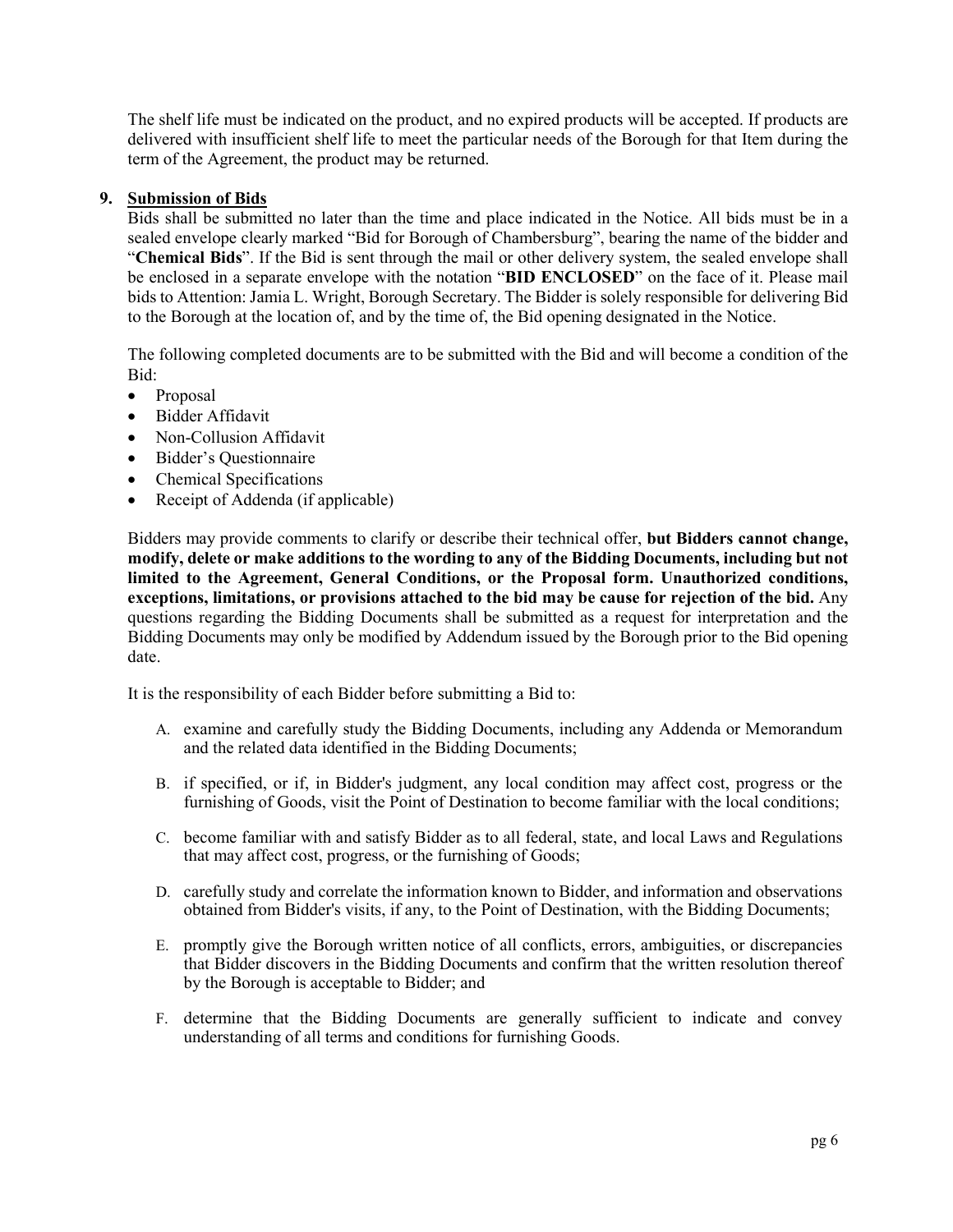## **10. Modification and Withdrawal of Bids**

Bids may be modified or withdrawn by an appropriate document duly executed (in the manner that a Bid must be executed) and delivered to the place where Bids are to be submitted at any time prior to the opening of Bids.

After the Bid opening, Bidder may withdraw its Bid only by complying with applicable Federal, State, or local laws and regulations. Unless prohibited by such applicable laws and regulations, or if there are no applicable laws and regulations, Bidder shall forfeit the entire amount of Bid security upon withdrawal of its Bid, if bid security is required.

### **11. Bids to Remain Subject to Acceptance**

Bids shall remain open for a period of sixty (60) days from the date of Bid opening unless award is delayed by a required approval from a governmental agency, the sale of bonds or notes, or the award of a grant or grants, in which event the Bids shall remain open for a period of one hundred twenty (120) days from the date of Bid opening. The Borough will either award the Agreement within the applicable time period or reject all Bids, returning the Bid security to the Bidders. Thirty (30) day extensions of the date for the award may be made by the mutual written consent of the Borough and the apparent successful Bidder.

#### **12. Award of Contract**

The Borough reserves the right, without limitation, to reject any or all Bids, including without limitation the rights to reject any or all nonconforming, nonresponsive, unbalanced or conditional Bids and to reject the Bid of any Bidder, if the Borough believes that it would not be in the best interest of the project to make an award to that Bidder, whether because the Bid is not responsive or the Bidder is unqualified or of doubtful financial ability or fails to meet any other pertinent standard or criteria established by the Borough. The Borough also reserves the right to waive all irregularities or informalities not involving price, time or changes in the Work and to negotiate contract terms with the successful Bidder. Furthermore, the Borough reserves the right to award separate contracts for the various chemicals included in this Bid to separate bidders.

The Borough will correct discrepancies in Bidder's mathematical totals. Discrepancies in the multiplication of units of Work and unit prices will be resolved in favor of the unit prices. Discrepancies between the indicated sum of any column of figures and the correct sum thereof will be resolved in favor of the correct sum. Discrepancies between words and figures will be resolved in favor of the words.

In evaluating Bids, the Borough may conduct such investigations as the Borough deems necessary to assist in the evaluation of any Bid and to establish the responsibility, qualifications, and financial ability of Bidders, proposed Subcontractors, Suppliers, and other persons and organizations to perform and furnish the Goods in accordance with the Bidding Documents to the Borough's satisfaction within the prescribed time. The Borough reserves the right to interview Bidders.

If the Contract is to be awarded, the Borough will give the apparent successful Bidder a Notice of Intent to Award.

#### **13. Signing of Agreement**

When the Borough gives a Notice of Intent to Award to the apparent successful Bidder, it will be accompanied by two (2) unsigned counterparts of the Agreement (each with a copy of the Bid submission). Within fifteen (15) days thereafter, apparent successful Bidder shall sign and deliver to the Borough the two (2) signed counterparts of the Agreement and completed W-9 form. The Agreement may be cancelled, at the discretion of the Borough, if the apparent successful Bidder does not execute, and deliver to the Borough the Agreement and completed W-9 form, within fifteen (15) days from the date of the Notice of Intent to Award.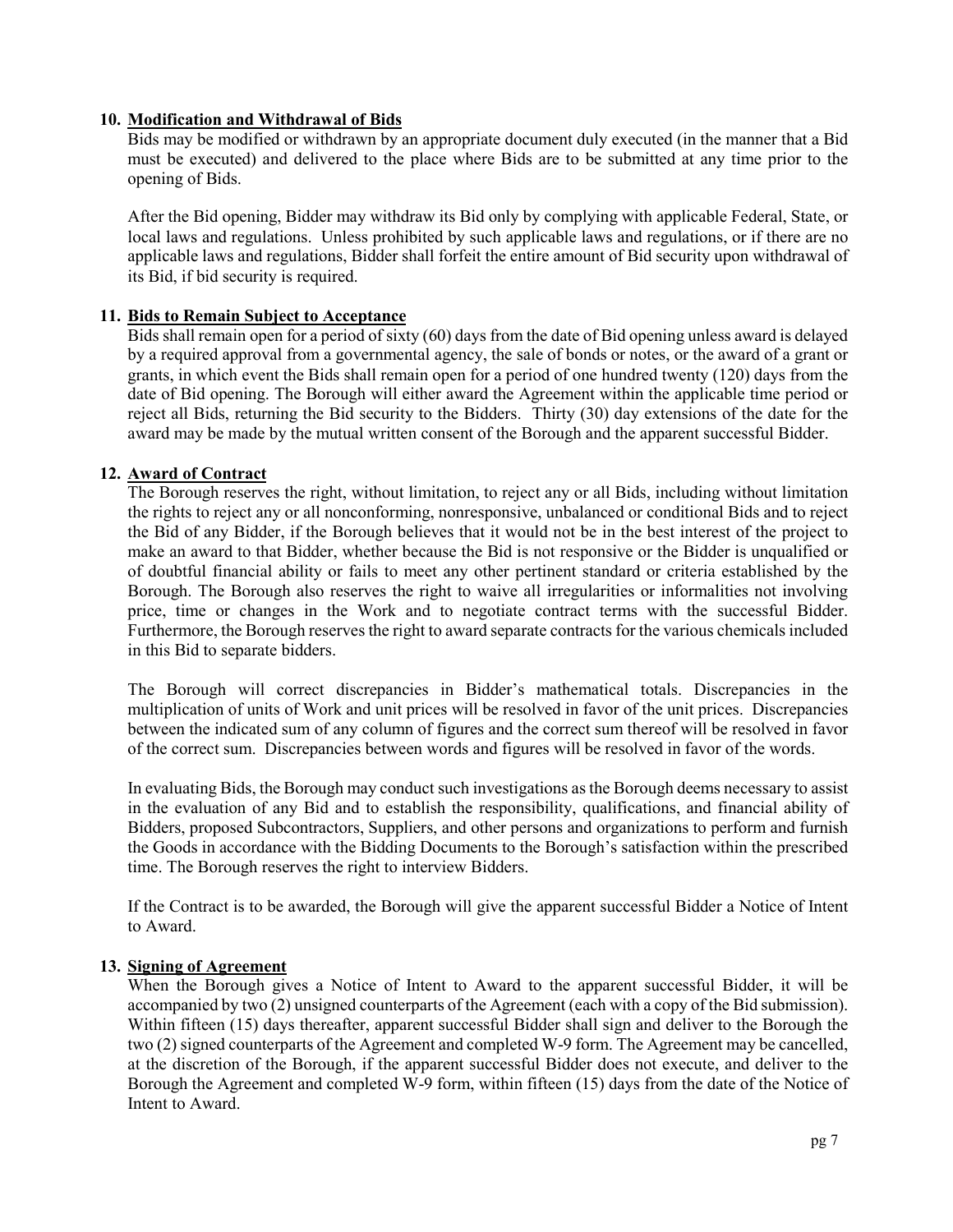# **GENERAL TERMS AND CONDITIONS**

### **1. Labor and Equipment**

The Contractor agrees to furnish all labor, tools, and equipment and to pay all expenses necessary for or in connection with, the work to be done hereunder in consideration of the payments hereinafter provided to be paid to the Contractor by the Borough.

## **2. Inspection of Work or Goods, Acceptance**

The Borough reserves the right to inspect the Contractor's Work, Goods, or other deliverables, and direct changes to the Contractor's methods and procedures within the scope of this Contract. Periodic inspections may be performed by the Borough or its agents. The Contractor shall allow the Borough reasonable time to perform such inspections or tests. The Borough shall give prompt notice to the Contractor as to whether the Goods appear to be conforming or non-conforming on the basis of any inspections or testing of conformity.

## **3. Termination and Suspension**

Should the Contractor fail to perform the Work and/or Services to the satisfaction of the Borough or to comply with any of the provisions of the Agreement, including but not limited to failure to deliver the specific Goods within the timeframe or in the specific amount as established in the Specifications, the Borough may terminate the Agreement for cause upon seven (7) days written notice of intent to terminate to the Contractor. Contractor's services will not be terminated if the Contractor begins within seven (7) days of receipt of the notice of intent to terminate to correct and cure the deficiencies set forth in said notice and it proceeds in a diligent manner to cure such deficiencies within no more than fifteen (15) days of receipt of said notice, unless the Borough in its sole and absolute discretion extends such time to cure in writing.

Notwithstanding the foregoing, the Borough may terminate the Agreement and Contract without cause and without prejudice to any other right or remedy of the Borough upon thirty (30) days' written notice to Contractor.

Contractor may only terminate the Agreement and Contract in the event the Borough is in default and fails to cure said default within thirty (30) days from the date the Borough receives written notice from Contractor, which said notice shall set forth the alleged default.

In the event that the Borough terminates the Agreement and Contract as provided for herein, Contractor agrees that Contractor shall not be entitled to, and shall not be paid, an amount for loss of anticipated profits or revenue or other economic loss arising out of and/or resulting from such termination. Contractor agrees that its sole remedy shall be payment for services rendered prior to termination of the Contract, provided however that the Borough may offset any amount owed to the Contractor for services rendered by Contractor prior to termination for any damages, and/or costs suffered and/or incurred by the Borough as a result of any breach or failure by Contractor.

The Borough has the right to suspend performance of the Agreement and Contract, at any time and without cause, by written notice, upon which the Contractor shall be entitled to an increase in the contract time and contract price caused by the suspension, as determined by the Borough in its sole and absolute discretion.

## **4. Warranty**

The Contractor shall warrant and guarantee that such Goods supplied will be of merchantable quality and fit for the ordinary purposes for which such Goods are sold. The Contractor shall warrant and guarantee that such Goods shall conform to the Specifications herein.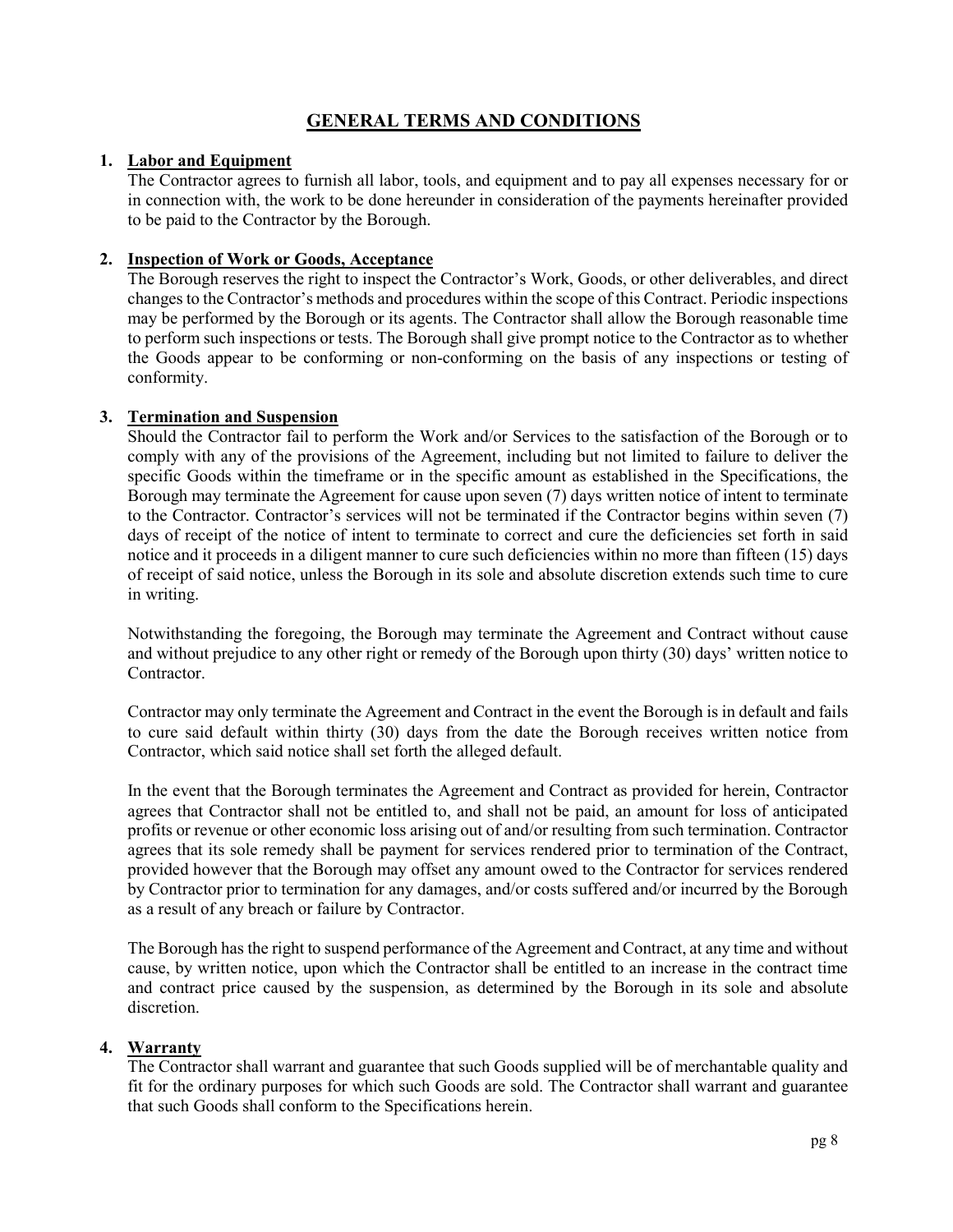With respect to breach of warranty claims by the Borough, the Borough shall provide the Contractor with reasonably prompt written notice setting forth in sufficient detail the reasons for declaring that it believes a breach of warranty has occurred. The Contractor shall have ten (10) days from receipt of the written notice declaring the breach (or such longer period of time as the Borough may grant in writing) within which to cure the alleged breach. These provisions shall be in addition to all other rights and remedies available to the Borough under the Agreement and any applicable laws.

## **5. Notice of Defect**

The Borough shall give the Contractor prompt notice of defects that become apparent. In case of an emergency where delay would cause serious loss or damage, the Borough may undertake to have any defects repaired without previous notice to the Contractor, and the expense of such repairs shall be borne by the Contractor.

### **6. Permits, Licenses, etc.**

All permits, licenses, inspections, ratings, or approvals related to the production and delivery of the Goods are the responsibility of the Contractor and all expenses for such should be included in bid proposal.

## **7. Invoices and Payment for Supplies or Equipment**

All payments will be processed through the Borough's standard accounts payable system. The Contractor Invoices should be marked NET 30 DAYS. The invoice must include, at a minimum, the quantity and type of item plus item price. Invoices can be emailed to accountspayable@chambersburgpa.gov.

- A. **Delivery -** All items must be delivered at the price(s) bid, FOB Point of Destination, as further defined in the Bidding Documents.
- B. Contractor may only deliver Goods as authorized in the Agreement and only after the receipt of a purchase order or other authorized document from the Borough. All orders must be in writing.

If the Borough objects to any portion of an Invoice, the Borough shall so notify the Contractor in writing within twenty (20) days of receipt of the invoice. The Borough shall identify the specific cause of the disagreement and shall pay when due that portion of the invoice not in dispute. Interest as stated above shall be paid by the Borough on all disputed invoiced amounts resolved in the Contractor's favor and unpaid for more than forty-five (45) days after date of the notice of the dispute.

### **8. Indemnification**

Contractor, its employees, agents, servants, and/or anyone acting under Contractor's control and/or Contractor's direction shall release, hold harmless, and indemnify the Borough, its officers, elected officials, agents, representatives, and employees acting within the scope of their official duties from and against damages, costs, and expenses (including reasonable attorneys' fees) to the extent caused by the negligent acts, errors, or omissions of Contractor, its employees, sub-consultants, agents, servants, and/or anyone acting under Contractor's control and/or Contractor's direction, in the performance of the requirements of the Agreement and Contract. Contractor shall defend any lawsuit commenced against the Borough and shall pay any judgments and costs connected with such proceeding which are based upon the negligent acts or omissions of Contractor or its employees, agents, servants, and/or anyone acting under Contractor's control and/or Contractor's direction. If Contractor is successful in defending such a lawsuit, then the Borough will reimburse Contractor for its costs and expenses associated with such defense only to the extent that such liabilities arise from an action which can be properly brought against the Borough as an exception to governmental immunity in accordance with the Political Subdivision Tort Claims Act, 42 Pa.C.S.A. § 8541 *et. seq*. and in accordance with such limits of liability set forth in the Act.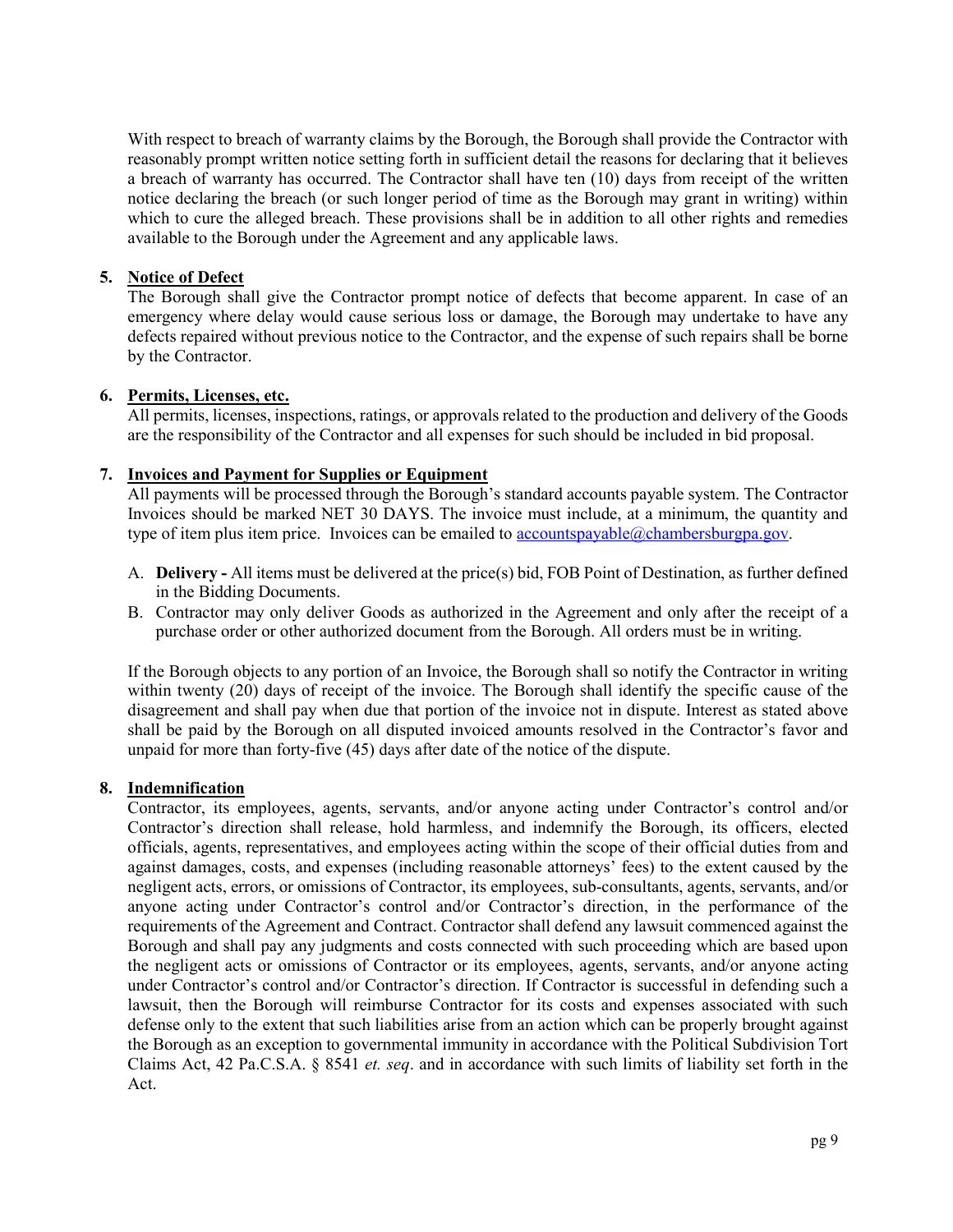## **9. Taxes**

All taxes of whatsoever kind, nature and description payable in respect to the performance of the Agreement are to be paid by the Contractor unless otherwise provided by law.

The successful bidder is required to complete an Internal Revenue Service Form (W-9) providing the bidder's taxpayer identification number (TIN), address, and, if applicable, certification regarding backup withholding. The successful bidder must submit a completed (W-9) Form along with the executed Agreement. The Borough may waive this provision in the event the Borough is in possession of an accurate and up to date W-9 form. A W-9 form is not included with the Bidding Documents but may be provided to the successful bidder upon request.

## **10. Disputes**

Before any litigation is brought pursuant to the Agreement and Contract, the parties hereto agree to submit any dispute between them to mediation. Such mediation shall be a condition precedent to either party instituting litigation unless a stay of an applicable statute of limitations or repose is necessary. Such mediation may be initiated by written request and will occur within thirty (30) days of such request. A mutually agreeable impartial mediator may be retained, if requested by either party, to assist in the mediation process. In the event the parties cannot agree to a mediator, the parties will continue to put forth names for a mutually agreeable time, after which litigation may be commenced in Franklin County Court of Common Pleas if a mediator is not agreed upon. In the event mediation does not result in the successful resolution of the dispute, either party may institute any and all actions necessary to protect their rights at law and/or equity in accordance with the Agreement and Contract.

## **11. Compliance with Laws**

The furnishing of Goods under the Agreement shall conform to all applicable federal, state, and local laws, including but not limited to the following if applicable:

- a. Contractor is subject to the provisions of Pennsylvania Act 247 of 1972, as amended, relating to the prevention of environmental pollution and the preservation of public natural resources.
- b. Contractor is subject to the provisions of the Pennsylvania Human Relations Act No. 222 of 1955, as amended.
- c. Contractor shall comply with the Antibid-Rigging Act, 62 Pa.C.S.A §4501, *et seq*.
- d. Contractor shall comply with the Underground Storage Tank Indemnification Fund (SSTIF), 31 pa. Code § 977.14.

### **12. Pennsylvania Right to Know**

The Contractor acknowledges and understands that any information received by the Borough may be subject to the Pennsylvania Right to Know Law, 65 P.S. § 67.101 *et seq*. The Contractor's duties regarding the Right To Know Law are continuing duties that survive the expiration of the Agreement and Contract.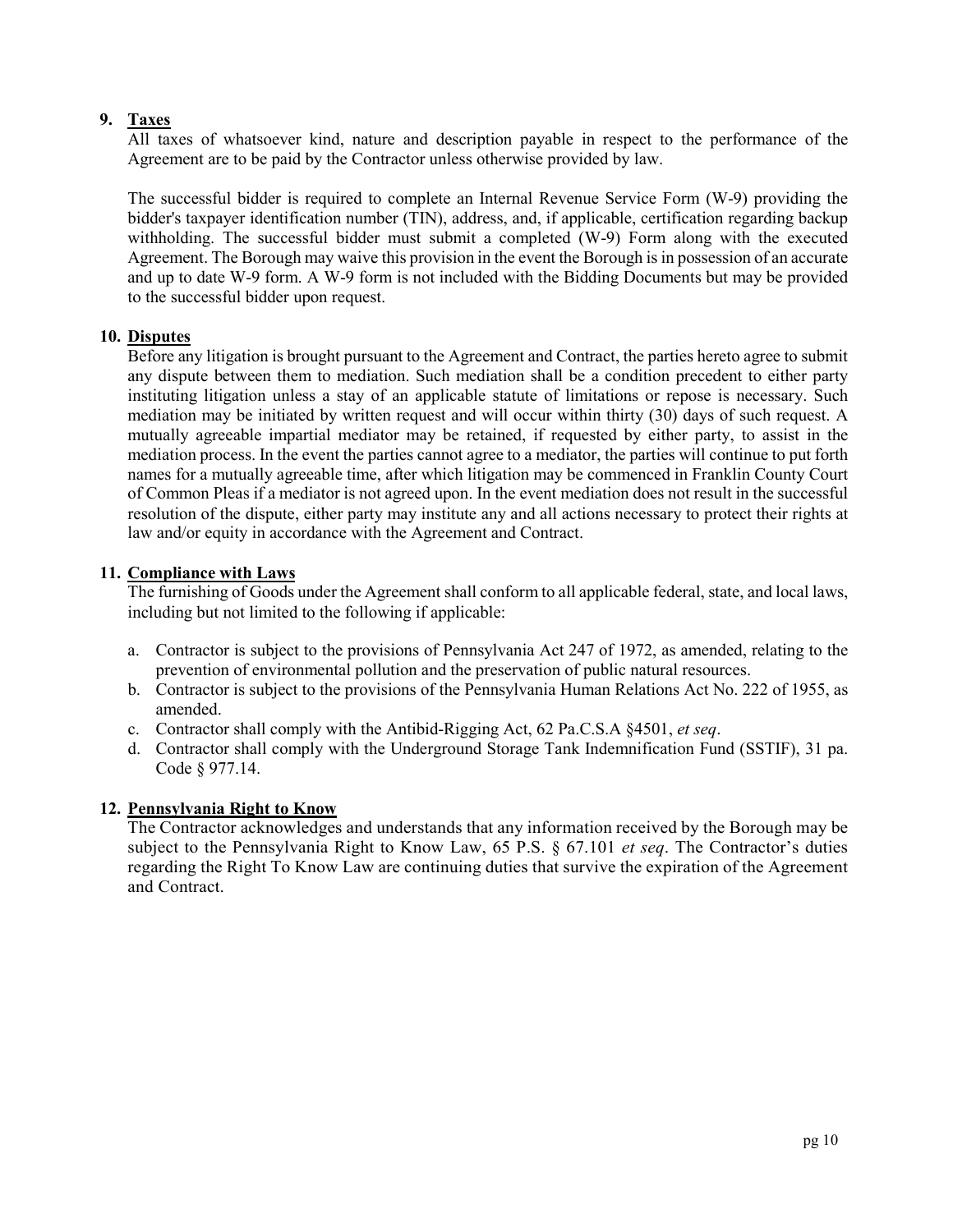## **NONDISCRIMINATION / SEXUAL HARASSMENT CLAUSE**

During the term of the Contract, the Contractor (known herein as "Covered Entity"), sub-grantee, contractors, sub-contractors, suppliers, vendors, and professional service providers, agree(s) as follows:

- A. In the hiring of any employee(s) for the manufacture of supplies, performance of work, or any other activity required under the Contract or any grant agreement, subgrant agreement, contract, or subcontract, the Covered Entity, a sub-grantee, a contractor, a subcontractor, or any person acting on behalf of the Covered Entity shall not discriminate by reason of race, gender, creed, color, sexual orientation, gender identity or expression, or in violation of the *Pennsylvania Human Relations Act* (PHRA) and applicable federal laws, against any citizen of this Commonwealth who is qualified and available to perform the work to which the employment relates.
- B. The Covered Entity, any sub-grantee, contractor or any subcontractor or any person on their behalf shall not in any manner discriminate by reason of race, gender, creed, color, sexual orientation, gender identity or expression, or in violation of the PHRA and applicable federal laws, against or intimidate any of its employees.
- C. The Covered Entity, any sub-grantee, contractor or any subcontractor shall establish and maintain a written nondiscrimination and sexual harassment policy and shall inform their employees in writing of the policy. The policy must contain a provision that sexual harassment will not be tolerated and employees who practice it will be disciplined. Posting this Nondiscrimination/Sexual Harassment Clause conspicuously in easily-accessible and well-lighted places customarily frequented by employees and at or near where the grant services are performed shall satisfy this requirement for employees with an established work site.
- D. The Covered Entity, any sub-grantee, contractor or any subcontractor shall not discriminate by reason of race, gender, creed, color, sexual orientation, gender identity or expression, or in violation of the PHRA and applicable federal laws, against any subgrantee, contractor, subcontractor or supplier who is qualified to perform the work to which the grant relates.
- E. The Covered Entity and each sub-grantee, contractor and subcontractor represents that it is presently in compliance with and will maintain compliance with all applicable federal, state, and local laws and regulations relating to nondiscrimination and sexual harassment. The Covered Entity and each sub-grantee, contractor and subcontractor further represents that it has filed a Standard Form 100 Employer Information Report ("EEO-1") with the U.S. Equal Employment Opportunity Commission ("EEOC") and shall file an annual EEO-1 report with the EEOC as required for employers' subject to *Title VII* of the *Civil Rights Act of 1964*, as amended, that have 100 or more employees and employers that have federal government contracts or first-tier subcontracts and have 50 or more employees. The Covered Entity, any sub-grantee, any contractor or any subcontractor shall, upon request and within the time periods requested by the Commonwealth or Borough, furnish all necessary employment documents and records, including EEO-1 reports, and permit access to their books, records, and accounts by the granting agency, Borough, and the Bureau of Diversity, Inclusion and Small Business Opportunities for the purpose of ascertaining compliance with the provisions of this Nondiscrimination/Sexual Harassment Clause.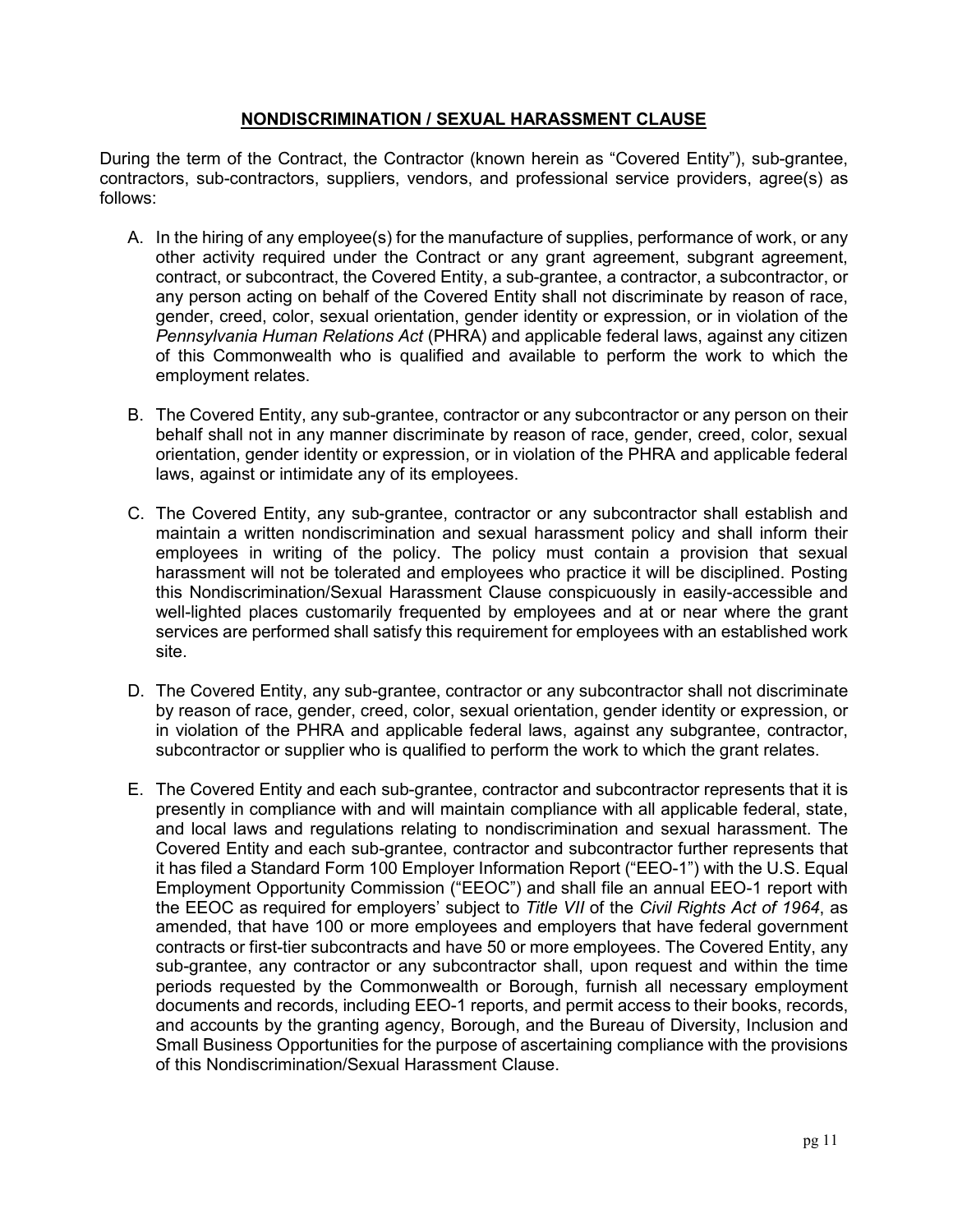- F. The Covered Entity, any sub-grantee, contractor or any subcontractor shall include the provisions of this Nondiscrimination/Sexual Harassment Clause in every subgrant agreement, contract or subcontract so that those provisions applicable to sub-grantees, contractors or subcontractors will be binding upon each sub-grantee, contractor or subcontractor.
- G. The Covered Entity's and each sub-grantee's, contractor's and subcontractor's obligations pursuant to these provisions are ongoing from and after the effective date of the grant agreement through the termination date thereof. Accordingly, the Covered Entity and each sub-grantee, contractor and subcontractor shall have an obligation to inform the Borough if, at any time during the term of the Contract, it becomes aware of any actions or occurrences that would result in violation of these provisions.
- H. The Borough may cancel or terminate the Contract and all money due or to become due under the Contract may be forfeited for a violation of the terms and conditions of this Nondiscrimination/Sexual Harassment Clause. In addition, the Borough or granting agency may proceed with debarment or suspension and may place the Covered Entity, sub-grantee, contractor, or subcontractor in the Contractor Responsibility File.

\_\_\_\_\_\_\_\_\_\_\_\_\_\_\_\_\_\_\_\_\_\_\_\_\_\_\_\_\_\_\_\_\_\_\_\_\_\_\_\_\_\_\_\_\_\_\_\_\_\_\_\_\_\_\_\_\_\_

By:  $\_\_$ 

Authorized Representative

Please Print Signature

 $\overline{\phantom{a}}$  , where the contract of the contract of the contract of the contract of the contract of the contract of the contract of the contract of the contract of the contract of the contract of the contract of the contr

Title

\_\_\_\_\_\_\_\_\_\_\_\_\_\_\_\_\_\_\_\_\_\_\_\_\_\_\_\_\_\_\_\_\_\_\_

Business Address of Bidder

\_\_\_\_\_\_\_\_\_\_\_\_\_\_\_\_\_\_\_\_\_\_\_\_\_\_\_\_\_\_\_\_\_\_\_

\_\_\_\_\_\_\_\_\_\_\_\_\_\_\_\_\_\_\_\_\_\_\_\_\_\_\_\_\_\_\_\_\_\_\_

Phone #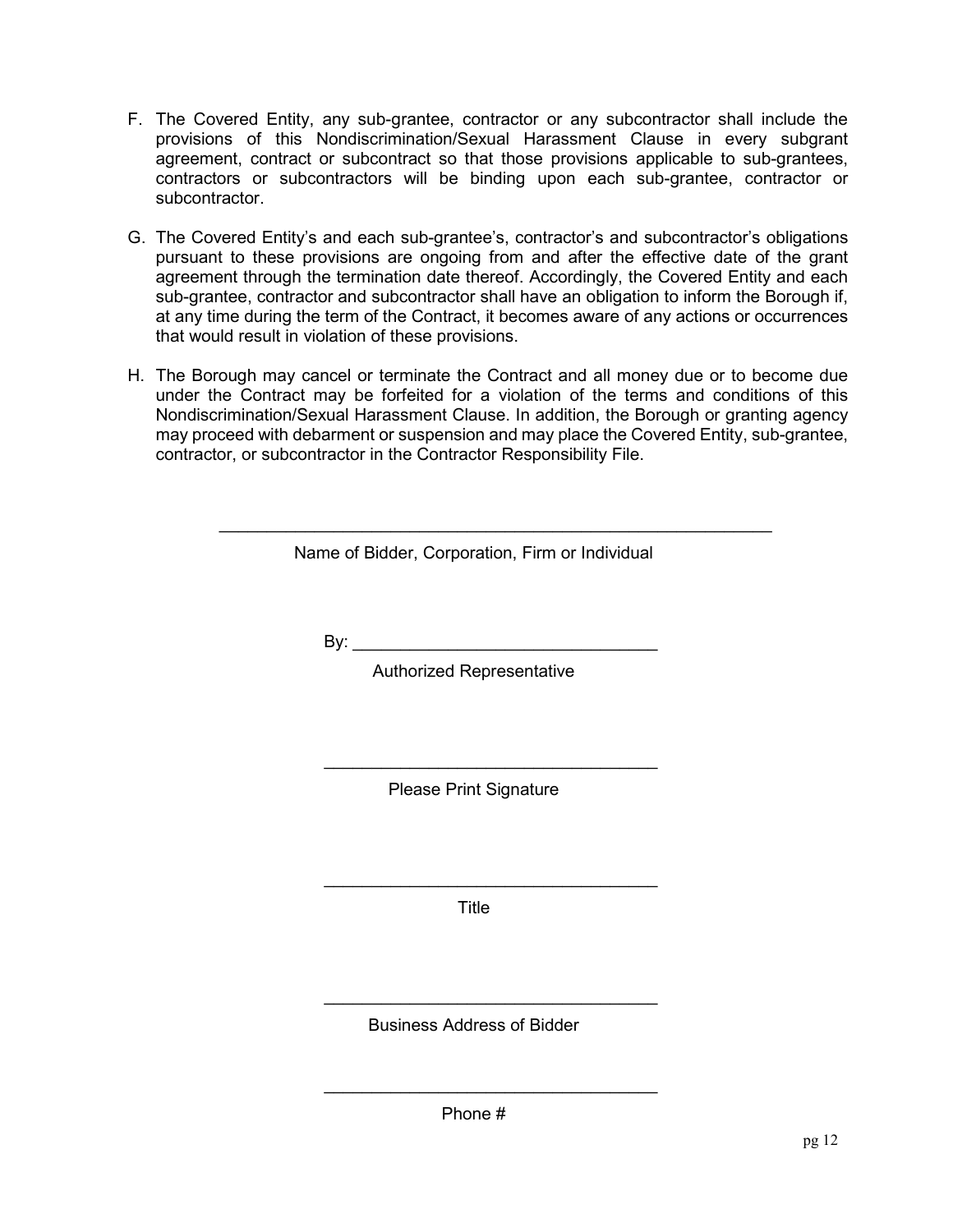# **BIDDER AFFIDAVIT**

The Specifications and all papers required by it and submitted herewith, the Contract, and all papers made a part hereof by its terms, are hereby made a part of this Proposal.

The undersigned bidder hereby represents as follows:

- A. That he has carefully examined the Proposal, the Contract, and the Specifications:
- B. That no officer, agent, or employee of the Borough of Chambersburg is personally interested directly or indirectly in this Proposal and the accompanying Contract or the compensation to be paid herein under;
- C. That the Proposal is made without connection with any person, firm or corporation making a Proposal for the same work, and is in all respects fair and without collusion or fraud; and
- D. That should this Proposal be accepted by the Borough of Chambersburg within sixty (60) days of the opening of bids, he will execute the Contract and furnish any other documents within the time and in the forms and amount required by the Contract and Specifications, and that upon his failure, neglect or refusal to do so, he shall forfeit to the Borough of Chambersburg the Proposal Security, not as a penalty, but as a liquidated damage.

| Name of Bidder, Corporation, Firm or Individual |
|-------------------------------------------------|

By: \_\_\_\_\_\_\_\_\_\_\_\_\_\_\_\_\_\_\_\_\_\_\_\_\_\_\_\_\_\_\_\_

Authorized Representative

\_\_\_\_\_\_\_\_\_\_\_\_\_\_\_\_\_\_\_\_\_\_\_\_\_\_\_\_\_\_\_\_ Please Print Signature

\_\_\_\_\_\_\_\_\_\_\_\_\_\_\_\_\_\_\_\_\_\_\_\_\_\_\_\_\_\_\_\_ **Title** 

\_\_\_\_\_\_\_\_\_\_\_\_\_\_\_\_\_\_\_\_\_\_\_\_\_\_\_\_\_\_\_\_\_ Business Address of Bidder

\_\_\_\_\_\_\_\_\_\_\_\_\_\_\_\_\_\_\_\_\_\_\_\_\_\_\_\_\_\_\_\_\_\_ Phone #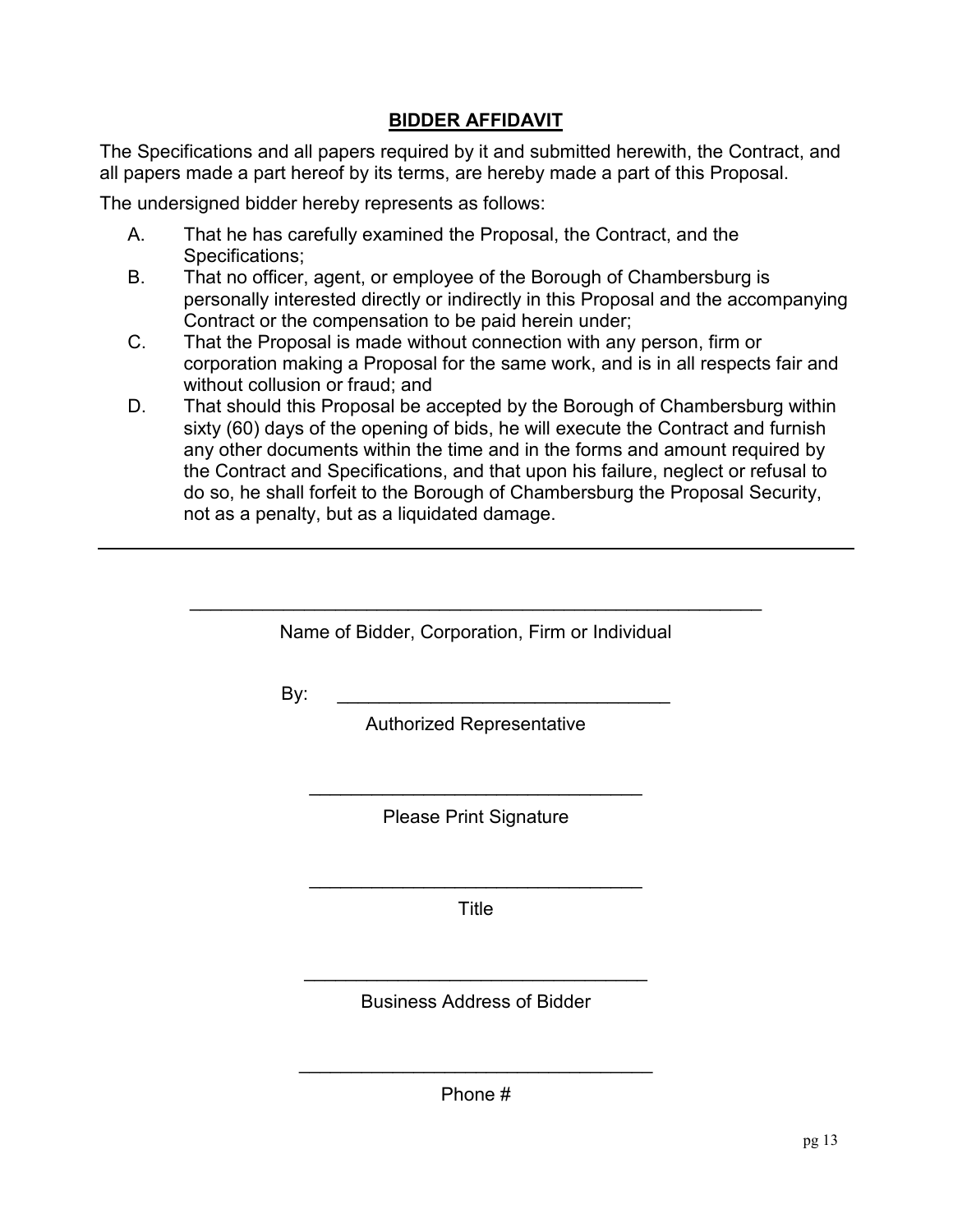# **INSTRUCTIONS FOR NON-COLLUSION AFFIDAVIT**

- 1. This Non-Collusion Affidavit is material to any contract awarded pursuant to this bid. According to the Pennsylvania Antibid-Rigging Act, 73 P.S. 1611 et seq., governmental agencies may require Non-Collusion Affidavits to be submitted together with bids.
- 2. This Non-Collusion Affidavit must be executed by the member, officer or employee of the bidder who makes the final decision on prices and the amount quoted in the bid.
- 3. Bid-rigging, and other efforts to restrain competition, and the making of false sworn statements in connection with the submission of bids, are unlawful and may be subject to criminal prosecution. The person who signs the Affidavit should examine it carefully before signing and assure himself or herself that each statement is true and accurate, making diligent inquiry, as necessary, of all other persons employed by or associated with the bidder with responsibilities for the preparation, approval or submission of the bid.
- 4. In the case of a bid submitted by a joint venture, each party to the venture must be identified in the bid documents and an Affidavit must be submitted separately on behalf of each party.
- 5. The term "complementary bid", as used in the Affidavit, has the meaning commonly associated with that term in the bidding process and includes the knowing submission of bids higher than the bid of another firm, any intentionally high or non-competitive bid and any other form of bid submitted for the purpose of giving a false appearance of competition.
- 6. Failure to file an Affidavit, in compliance with these instructions, will result in disqualification of the bid.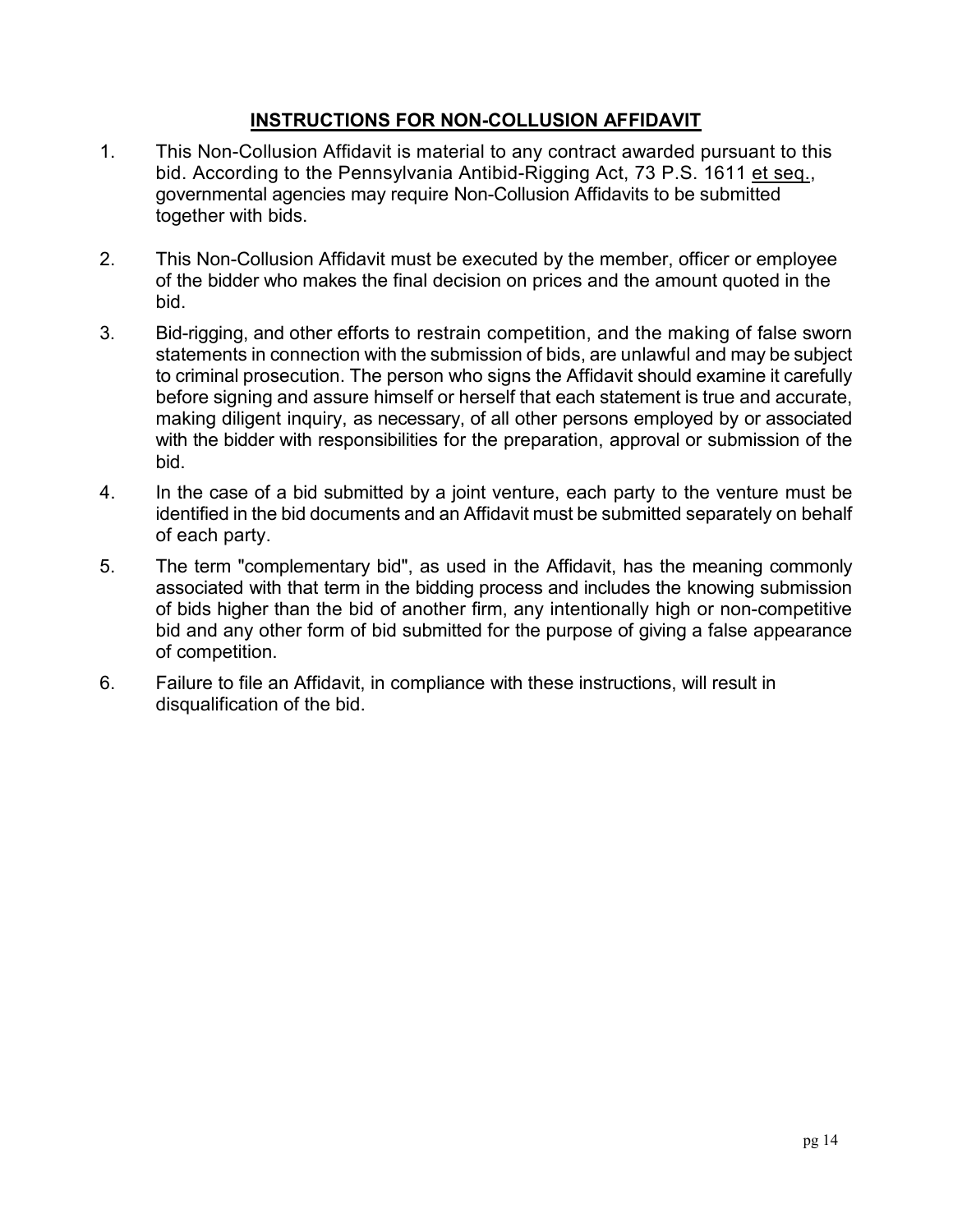# **NON-COLLUSION AFFIDAVIT**

|                       | Contract/Bid No. |  |
|-----------------------|------------------|--|
| State of<br>$\sim 10$ |                  |  |
| County of :           |                  |  |
| I state that I am,    | 0f               |  |
| Title)                | (Name of Firm)   |  |

and that I am authorized to make this Affidavit on behalf of my firm and its owners, directors and officers. I am the person responsible in my firm for the price(s) and the amount of this bid.

I state that:

(1) The price(s) and amount of this bid have been arrived at independently and without consultation, communication or agreement with any other contractor, bidder or potential bidder.

(2) Neither the price(s) nor the amount of this bid, and neither the approximate price(s) nor approximate amount of this bid, have been disclosed to any other firm or person who is a bidder or potential bidder, and they will not be disclosed before bid opening.

(3) No attempt has been made or will be made to induce any firm or person to refrain from bidding on this contract, or to submit a bid higher than this bid, or to submit any intentionally high or noncompetitive bid or other form of complementary bid.

(4) The bid of my firm is made in good faith and not pursuant to any agreement or discussion with, or inducement from, any firm or person to submit a complementary or other non-competitive bid.

(5) (Name of Firm)  $\qquad \qquad$  its affiliates, subsidiaries, officers, directors and employees are not currently under investigation by any governmental agency and have not, in the last four (4) years, been convicted or found liable or any act prohibited by State or Federal law in any jurisdiction involving conspiracy or collusion with respect to bidding on any public contract, except as follows:

I state that **I** is a state that the state that the state that the state of Firm) understand and acknowledges that the above representations are material and important and will be relied on by the Borough of Chambersburg in awarding the contract(s) for which this bid is submitted.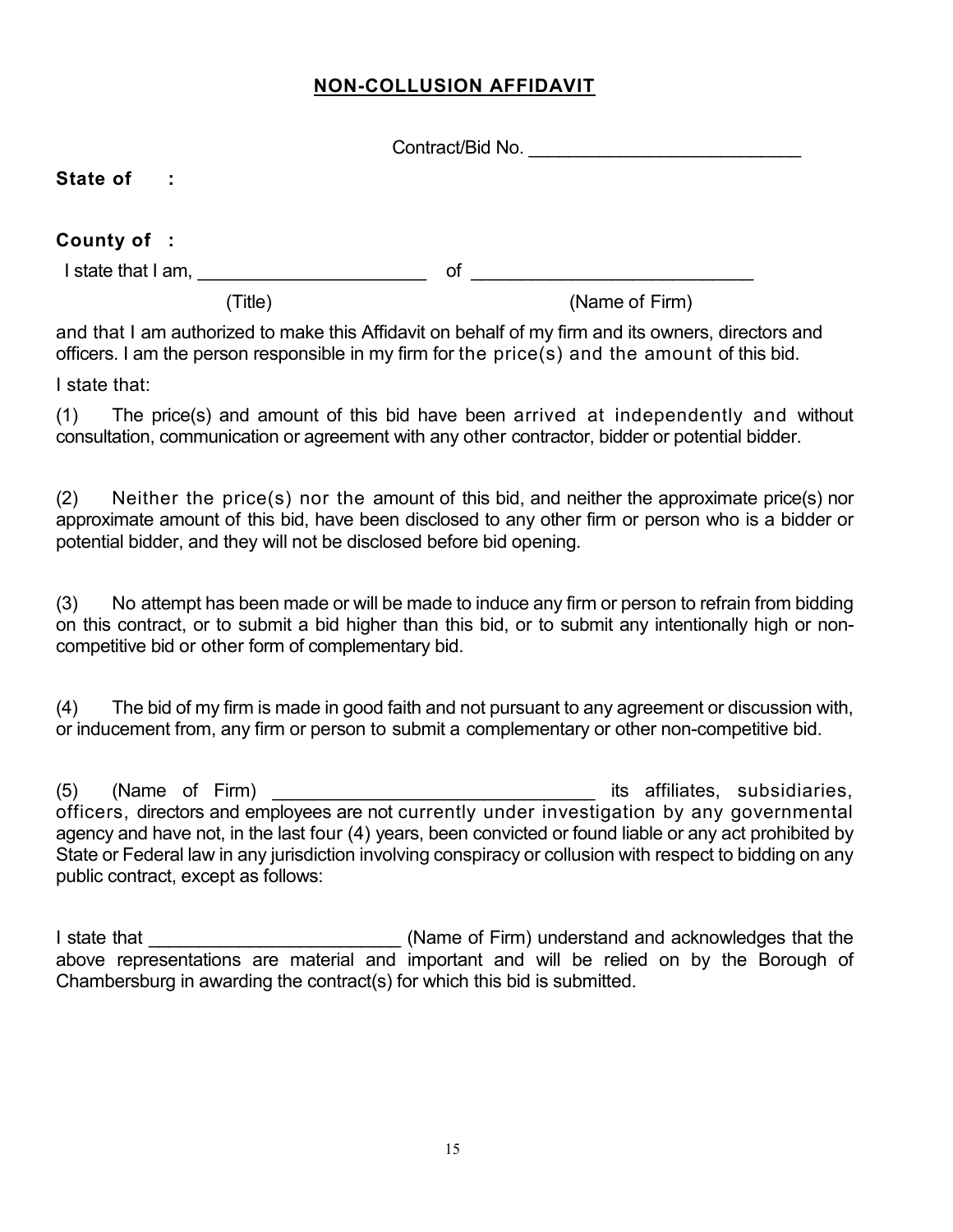# **NON-COLLUSION AFFIDAVIT CONTINUED**

I understand, and my firm understands, that any misstatement in this Affidavit is and shall be treated as fraudulent concealment from the Borough of Chambersburg of the true facts relating to the submission of bid for this contract.

> \_\_\_\_\_\_\_\_\_\_\_\_\_\_\_\_\_\_\_\_\_\_\_\_\_\_\_\_\_\_\_\_\_\_\_\_\_\_ (Signature)

> > (Print Name)

\_\_\_\_\_\_\_\_\_\_\_\_\_\_\_\_\_\_\_\_\_\_\_\_\_\_\_\_\_\_\_\_\_\_\_\_\_\_

\_\_\_\_\_\_\_\_\_\_\_\_\_\_\_\_\_\_\_\_\_\_\_\_\_\_\_\_\_\_\_\_\_\_\_\_\_\_ (Company Position)

SWORN TO AND SUBSCRIBED BEFORE ME THIS

\_\_\_\_\_\_\_\_\_\_\_\_\_\_\_\_\_\_\_\_\_\_\_\_\_\_\_\_\_ (Date)

> Notary Public My Commission Expires:

\_\_\_\_\_\_\_\_\_\_\_\_\_\_\_\_\_\_\_\_\_\_\_\_\_\_\_\_\_\_\_\_\_\_\_

\_\_\_\_\_\_\_\_\_\_\_\_\_\_\_\_\_\_\_\_\_\_\_\_\_\_\_\_\_ (Date)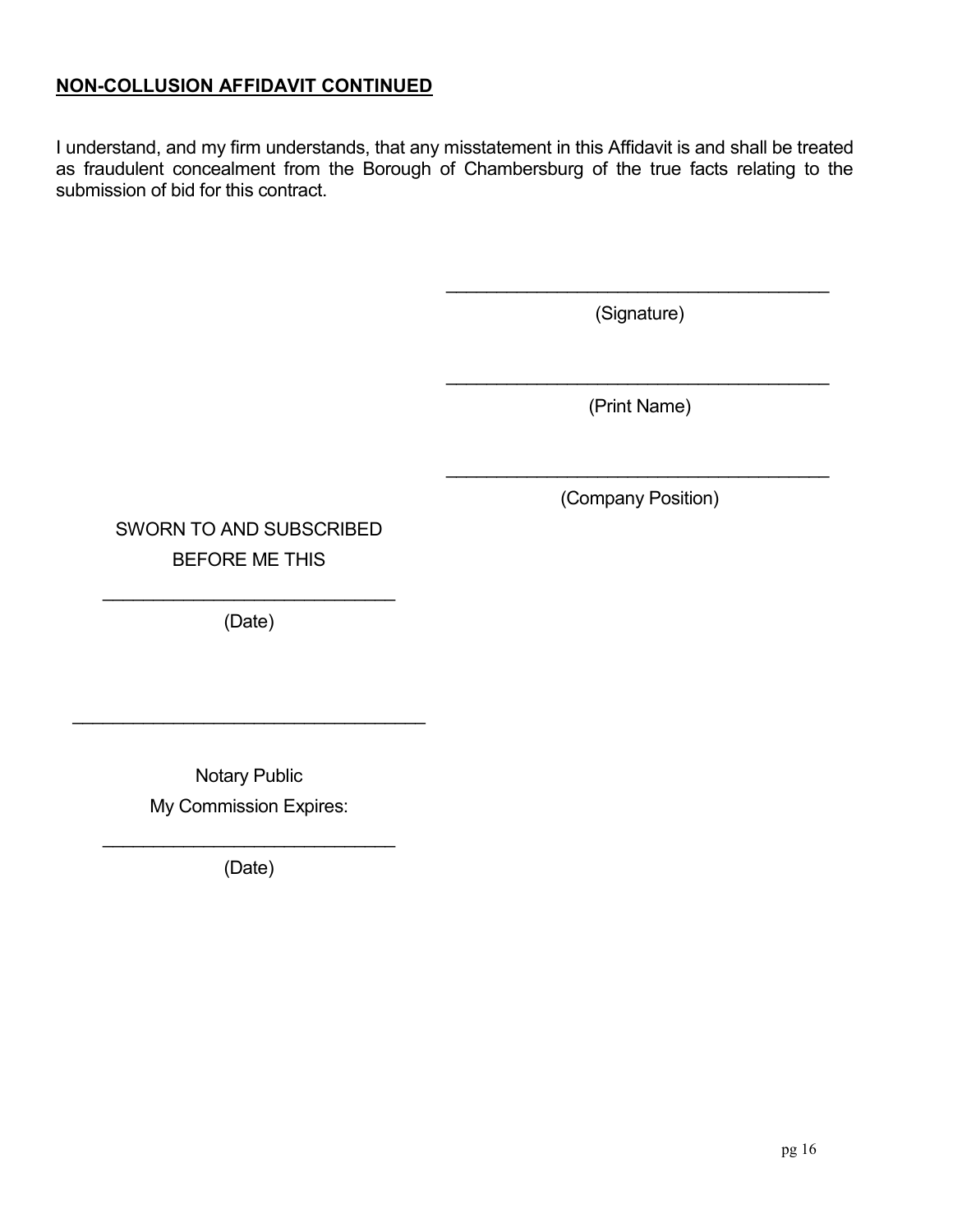## **BIDDER'S QUESTIONNAIRE**

All questions must be answered and the dates given must be clear and comprehensive. If necessary, questions may be answered on separate attached sheets. The Bidder may submit additional information if desired. The signer of this questionnaire guarantees the truth and accuracy of all statements and of all answers to interrogatories hereinafter made.

| For:          | Borough of Chambersburg<br>100 South Second Street<br>Chambersburg, PA 17201     |
|---------------|----------------------------------------------------------------------------------|
| Project:      | <b>CHEMICAL BIDS</b>                                                             |
| Submitted by: |                                                                                  |
|               |                                                                                  |
|               |                                                                                  |
|               |                                                                                  |
|               |                                                                                  |
|               | (Phone Number)<br><u> 1980 - Jan Barbara, martin da kasar Amerika Indonesia.</u> |
|               | (State of Incorporation)                                                         |

 $\_$  , and the set of the set of the set of the set of the set of the set of the set of the set of the set of the set of the set of the set of the set of the set of the set of the set of the set of the set of the set of th

- 1. State the number of years your organization has been in business under your present business name and engaged in the type of work called for in this Bid.
- 2. List three (3) similar contracts your organization has completed in the last five (5) years. Include project name or description, date, Owner, Owner's Representative, and phone number of Owner's representative.

|                |         |      |       |                | Owner's        |
|----------------|---------|------|-------|----------------|----------------|
|                |         |      |       | Owner's        | Representative |
|                | Project | Date | Owner | Representative | Phone Number   |
|                |         |      |       |                |                |
|                |         |      |       |                |                |
|                |         |      |       |                |                |
|                |         |      |       |                |                |
|                |         |      |       |                |                |
| $\overline{2}$ |         |      |       |                |                |
|                |         |      |       |                |                |
|                |         |      |       |                |                |
| 3              |         |      |       |                |                |

## **(FORM CONTINUES ON FOLLOWING PAGE)**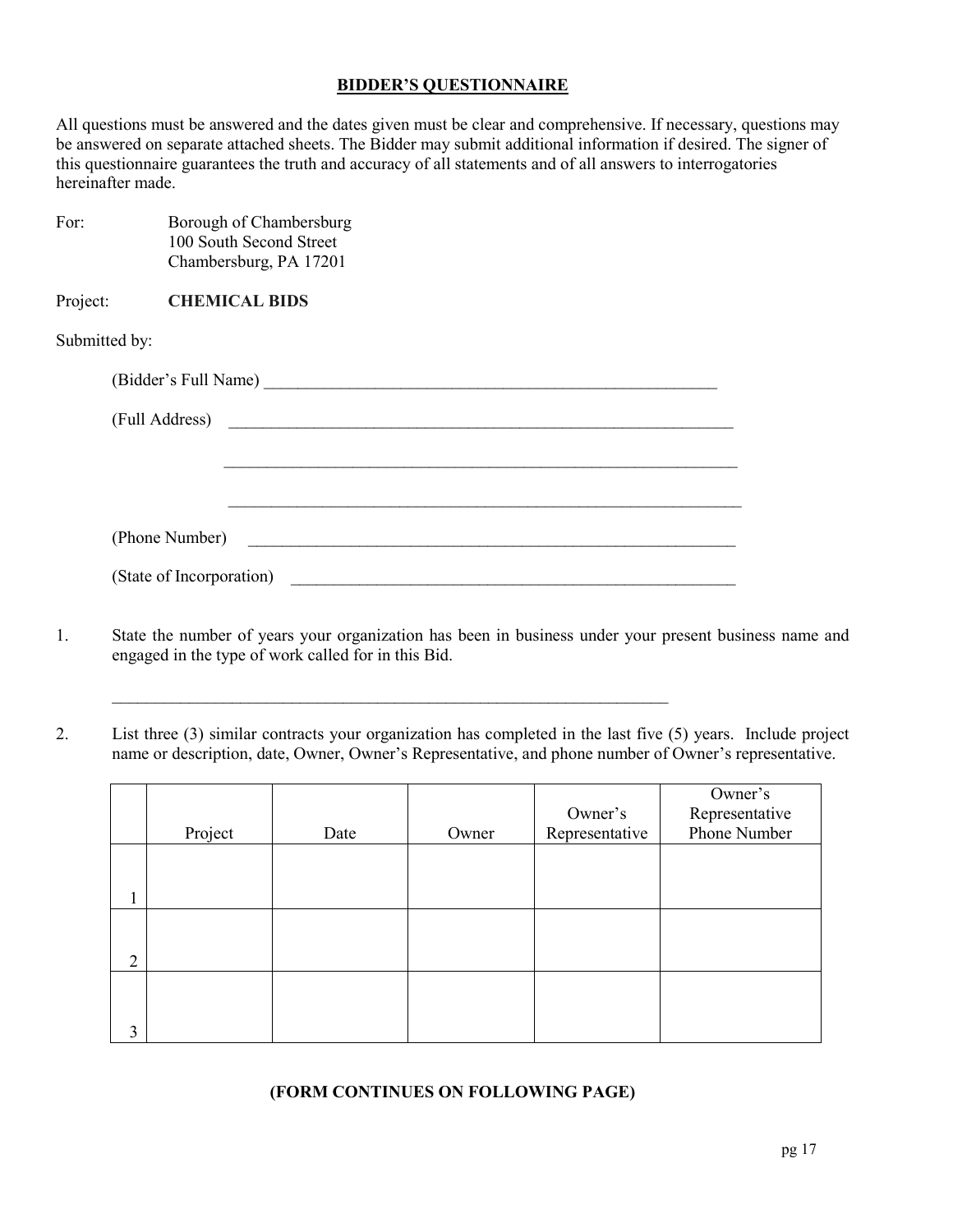The undersigned hereby authorizes the Borough and its representatives to contact former clients and / or references to discuss the bidder's performance and / or qualifications. Bidder hereby expressly releases the Borough of Chambersburg, its agents, attorneys, engineers, representatives, board members, heirs, and assigns from any and all rights, losses, damages, claims, actions or causes of action, whether in contract or tort, law or equity, whether known or unknown, suspected or unsuspected, which the Bidder ever had, now has, or will have against the Borough of Chambersburg, former clients and / or references related to the discussion in any manner of the Bidder's performance and / or qualifications.

Dated at this day of 20 and 20 and 20 and 20 and 20 and 20 and 20 and 20 and 20 and 20

Name of Bidder, Corporation, Firm or Individual

\_\_\_\_\_\_\_\_\_\_\_\_\_\_\_\_\_\_\_\_\_\_\_\_\_\_\_\_\_\_\_\_\_\_\_\_\_\_\_\_\_\_\_\_\_\_\_\_\_\_\_\_\_\_\_

By:  $\qquad \qquad$ 

Authorized Representative

 $\mathcal{L}_\text{max}$  , where  $\mathcal{L}_\text{max}$  is the set of the set of the set of the set of the set of the set of the set of the set of the set of the set of the set of the set of the set of the set of the set of the set of the se (Please Print Signature)

Title

 $\overline{\phantom{a}}$  , where  $\overline{\phantom{a}}$  , where  $\overline{\phantom{a}}$  ,  $\overline{\phantom{a}}$  ,  $\overline{\phantom{a}}$  ,  $\overline{\phantom{a}}$  ,  $\overline{\phantom{a}}$  ,  $\overline{\phantom{a}}$  ,  $\overline{\phantom{a}}$  ,  $\overline{\phantom{a}}$  ,  $\overline{\phantom{a}}$  ,  $\overline{\phantom{a}}$  ,  $\overline{\phantom{a}}$  ,  $\overline{\phantom{a}}$  ,  $\overline{\phantom{a}}$  ,

# **END OF BIDDER'S QUESTIONNAIRE**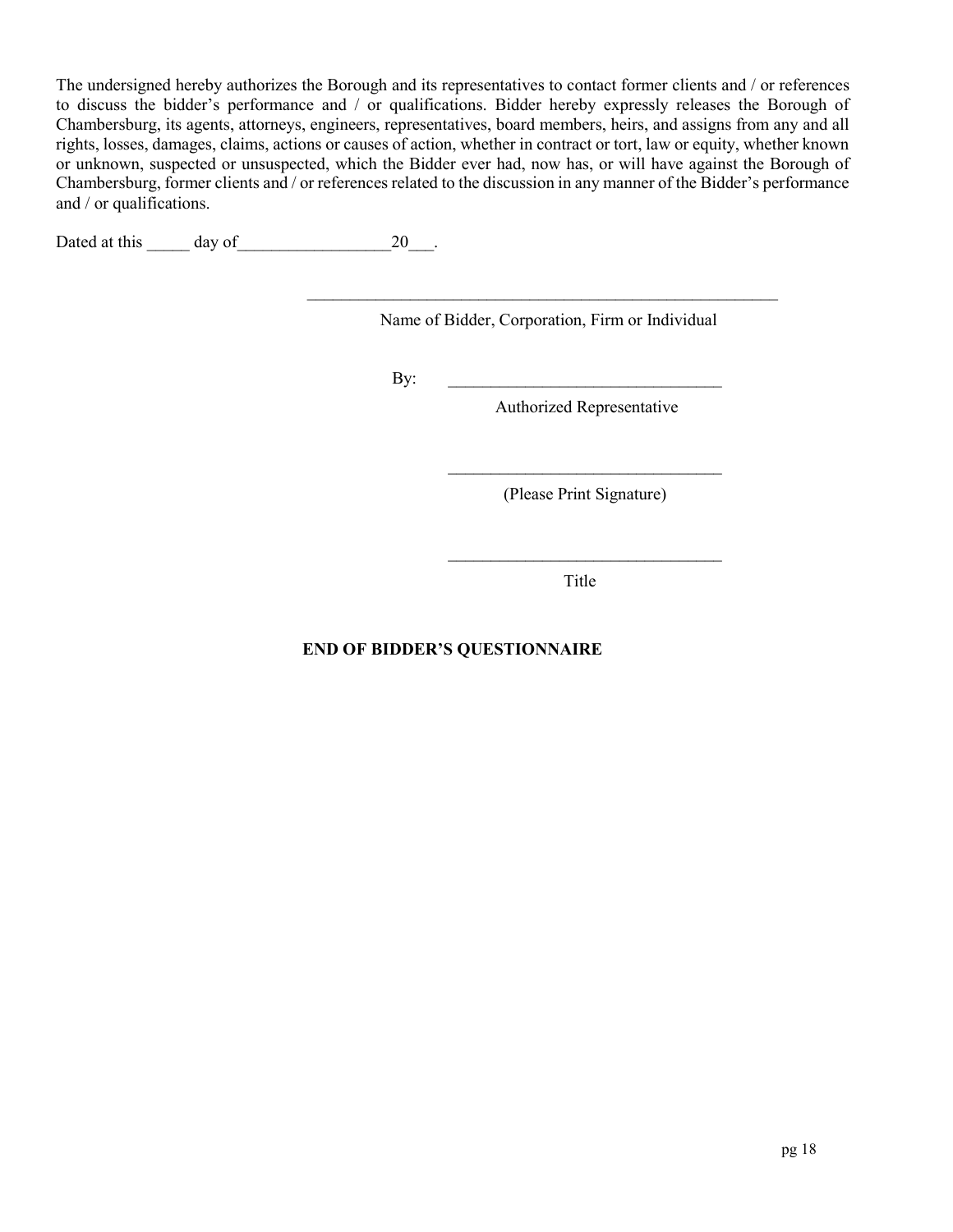## **PROPOSAL**

DATE\_\_\_\_\_\_\_\_\_\_\_\_\_\_\_\_\_\_\_\_\_\_\_

## **Project: LIQUID CHLORINE, SODIUM HYDROXIDE, FLUOROSILICIC ACID, POLYALUMINUM CHLORIDE-POLYMER, LIQUID ALUM, SODIUM BICARBONATE AND SODIUM HYPOCHLORITE (CHEMICAL BID)**

#### **ARTICLE 1 - BID RECIPIENT**

1.01 This Bid is submitted to:

Borough of Chambersburg 100 S. Second Street Chambersburg, PA 17201 Attn: Jamia Wright

1.02 The undersigned Bidder proposes and agrees, if this Bid is accepted, to enter into an Agreement with the Borough in the form included in the Bidding Documents to furnish the Goods as specified or indicated in the Bidding Documents for the prices and within the times indicated in this Bid and in accordance with the other terms and conditions of the bidding Documents.

### **ARTICLE 2 - BIDDER'S ACKNOWLEDGMENTS**

2.01 Bidder accepts all of the terms and conditions of the Advertisement/Invitation to Bid and Instructions to Bidders. The Bid will remain subject to acceptance for sixty (60) days after the Bid opening, or for such longer period of time that Bidder may agree to in writing upon request of the Borough.

### **ARTICLE 3 - BIDDER'S REPRESENTATIONS**

- 3.01 In submitting this Bid, Bidder represents, as set forth in the Bidding Documents, that the Bidder has:
	- A. examined and carefully studied the Bidding Documents, including any Addenda, and the related data identified in the Bidding Documents;
	- B. if specified, or if, in Bidder's judgment, any local condition may affect cost, progress or the furnishing of Goods, Bidder has visited the Point of Destination to become familiar with the local conditions;
	- C. Bidder is familiar with and satisfied as to all federal, state, and local Laws and regulations that may affect cost, progress, or the furnishing of Goods;
	- D. Bidder has carefully studied and correlate the information known to Bidder, and information and observations obtained from Bidder's visits, if any, to the applicable Point(s) of Destination, with the Bidding Documents;
	- E. promptly gave the Borough written notice of all conflicts, errors, ambiguities, or discrepancies that Bidder discovered in the Bidding Documents and confirmed that the written resolution thereof by the Borough is acceptable to Bidder; and
	- F. determined that the Bidding Documents are generally sufficient to indicate and convey understanding of all terms and conditions for furnishing Goods.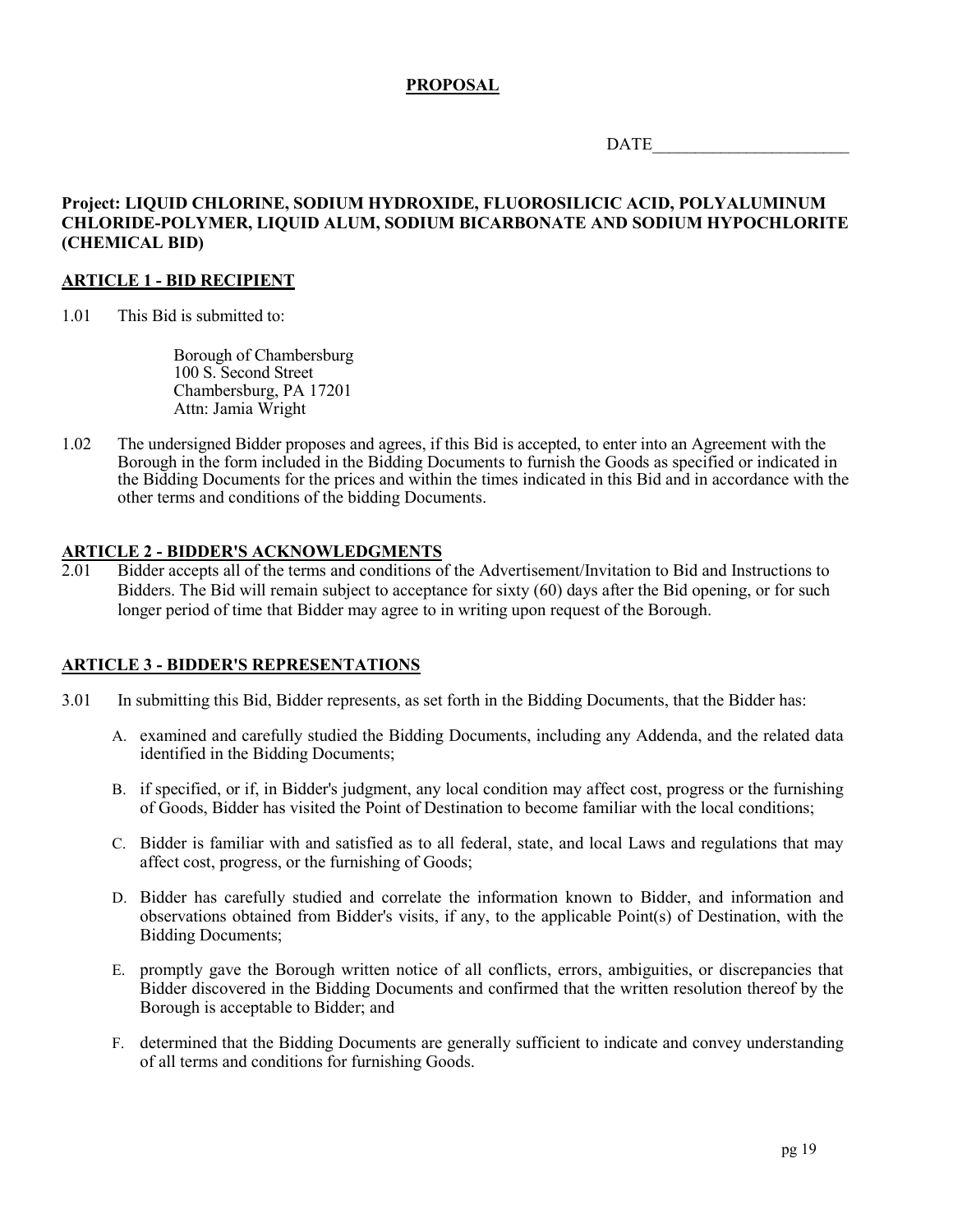## **ARTICLE 4 - BASIS OF BID**

4.01 Bidder will furnish the Goods as noted below in accordance with the Contract Documents (indicate quantity where none is currently given) at the following FIRM prices.

## **ALL BID PRICES MUST BE A FIRM PRICE FOR THE CONTRACT PERIOD.**

### ITEM NO. 1 - **LIQUID CHLORINE**

dollars cents per one hundred (100) pounds in 1-ton containers, one (1) ton lots, as ordered, delivered to the Borough's Water Treatment Plant.

## ITEM NO. 2 - **SODIUM HYDROXIDE**

 $\alpha$  dollars cents per ton, at 25 percent (%) available sodium hydroxide, in truckload lots, liquid, as ordered, delivered to the Borough's Water Treatment Plant.

## ITEM NO. 3 - **FLUOROSILICIC ACID**

dollars cents per one hundred (100) pounds at percent by weight of fluorosilicic acid in 55-gallon drums, in lots of twenty five (25) drums, as ordered, delivered to the Borough's Water Treatment Plant.

| Quoted Cost<br>per 100 lbs | % Fluorosilicic<br>acid by weight | <b>Bid Price</b><br>Adjusted Cost per 100lbs.<br>of 100% pure fluorosilicic acid |  |
|----------------------------|-----------------------------------|----------------------------------------------------------------------------------|--|
|                            |                                   |                                                                                  |  |

### ITEM NO. 4 - **POLYALUMINUM CHLORIDE-POLYMER**

dollars eents per ton on a dry weight basis 100% solution in tank truck, as ordered, delivered to the Borough's Water Treatment Plant.

## ITEM NO. 5 - **LIQUID ALUM**

dollars cents per ton on a dry weight basis seventeen percent (17%) as Al203, in tank truck, as ordered, delivered to the Borough's WasteWater Treatment Plant.

## ITEM NO. 6 - **SODIUM BICARBONATE**

dollars cents per one hundred (100) pounds in 50# multi-wall, strong paper bags, delivered as ordered, in truckload lots, on double-stacked pallets to the Borough's Water Treatment Plant.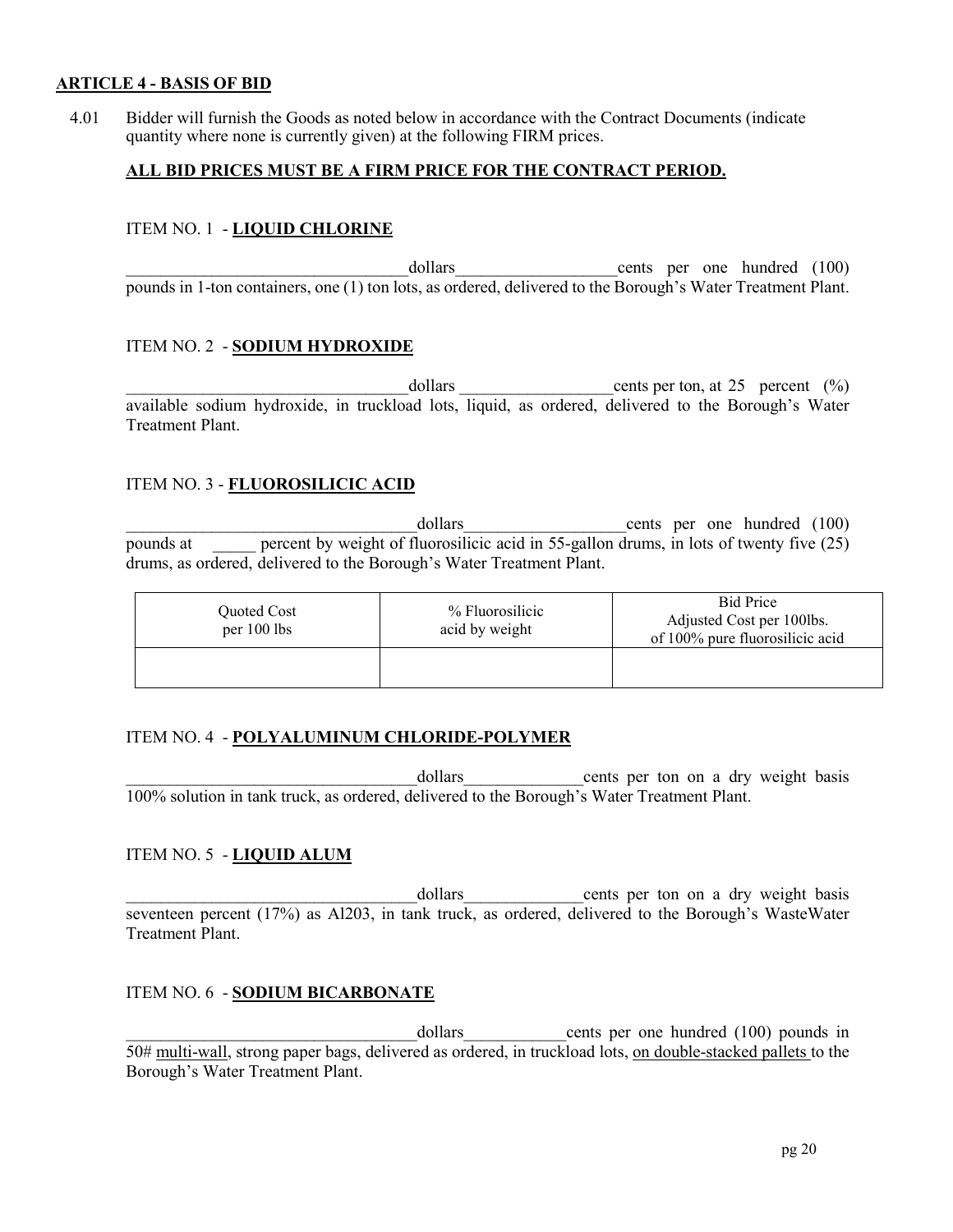## ITEM NO. 7 - **SODIUM HYPOCHLORITE**

dollars **business contract contract contract contract as cents** per gallon, delivered as ordered, in 330 gallon tank, to the Borough's Wastewater Treatment Plant.

**NOTE 1:** The bidder shall include all costs associated with the purchase and delivery of the chemicals and the return of containers in the bid price. No other deposits or charges will be paid by the Borough of Chambersburg other than the bid price. Added charges include but are not limited to: 1. Deposit**s/**Rent for containers or pallets; 2. Freight charges; 3. Container cleaning charges; 4. Demurrage charges; 5. Recycling charges

**NOTE 2:** The delivery locations are as follows:

**Water Treatment Plant** 7659 Lincoln Way East, Fayetteville, PA 17222 **Wastewater Treatment Plant** 725 Hollywell Avenue, Chambersburg, PA 17201

## **ARTICLE 5 — TIME OF DELIVERY**

5.01 Bidder agrees that the time for furnishing of Goods, following placement of an order by the Borough, will conform to the schedule set forth in the Specifications.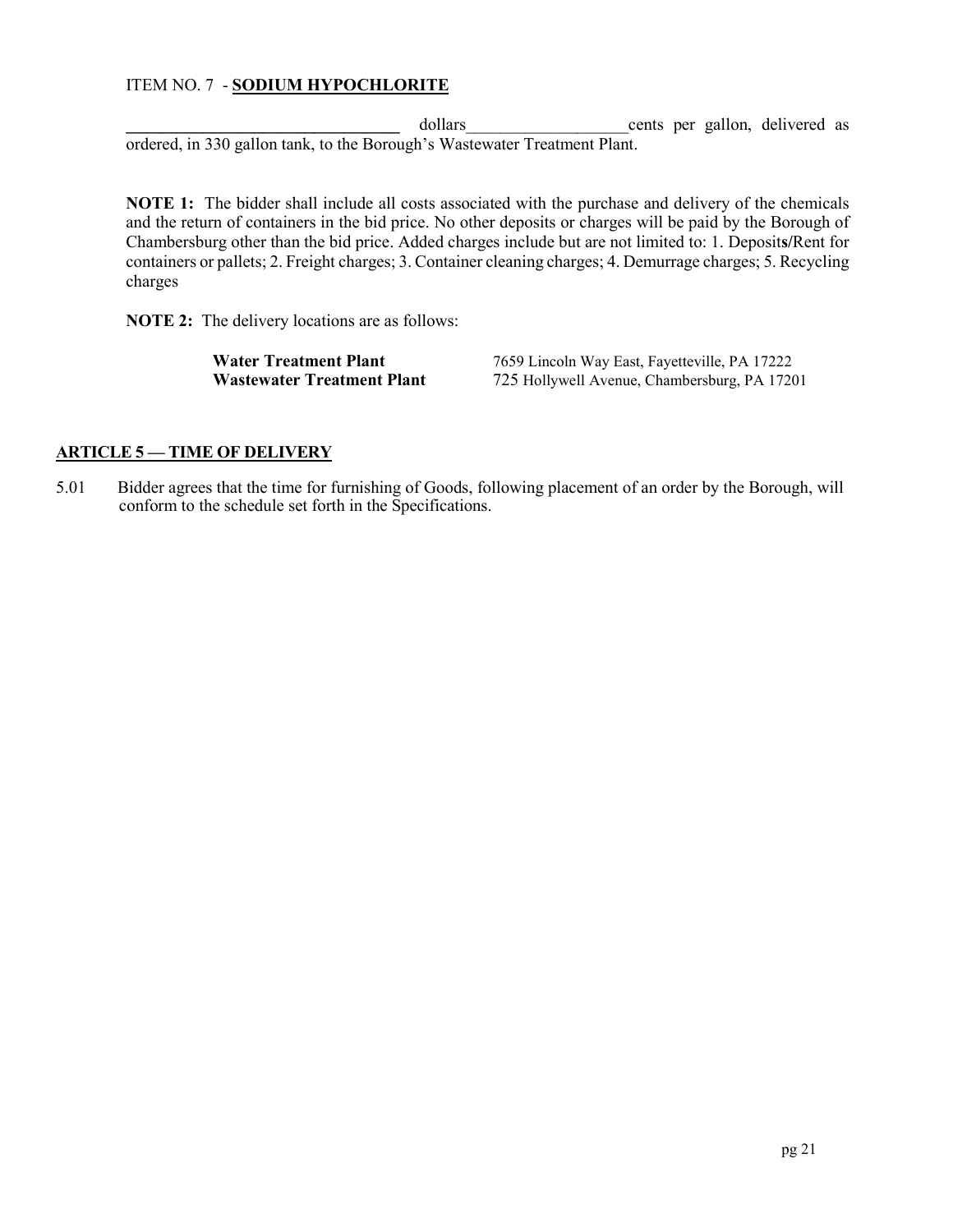## **ARTICLE 6 - ATTACHMENTS TO THIS BID**

- 6.01 The following documents are attached to and made a condition of this Bid:
	- A. Required Bidder Questionnaire, with supporting data if required; and
	- B. Required Non-Collusion Affidavit, Bidder Affidavit, and Non-Discrimination Affidavit.

The undersigned does further declare that the statements and representations made in this Proposal are true in every respect and that said Proposal is in all respects fair and made without collusion or fraud, and that no member of the Borough Council or any agent or employee of the Borough directly, or indirectly is interested in this Proposal, or in any portion of the profits expected to accrue therefrom.

| Company Name                              |  |
|-------------------------------------------|--|
| Address                                   |  |
|                                           |  |
| Signature                                 |  |
| <b>Printed Name</b>                       |  |
| Title                                     |  |
| Name of person familiar with proposal     |  |
| Phone number                              |  |
| Email address                             |  |
| State of Incorporation (for Corporations) |  |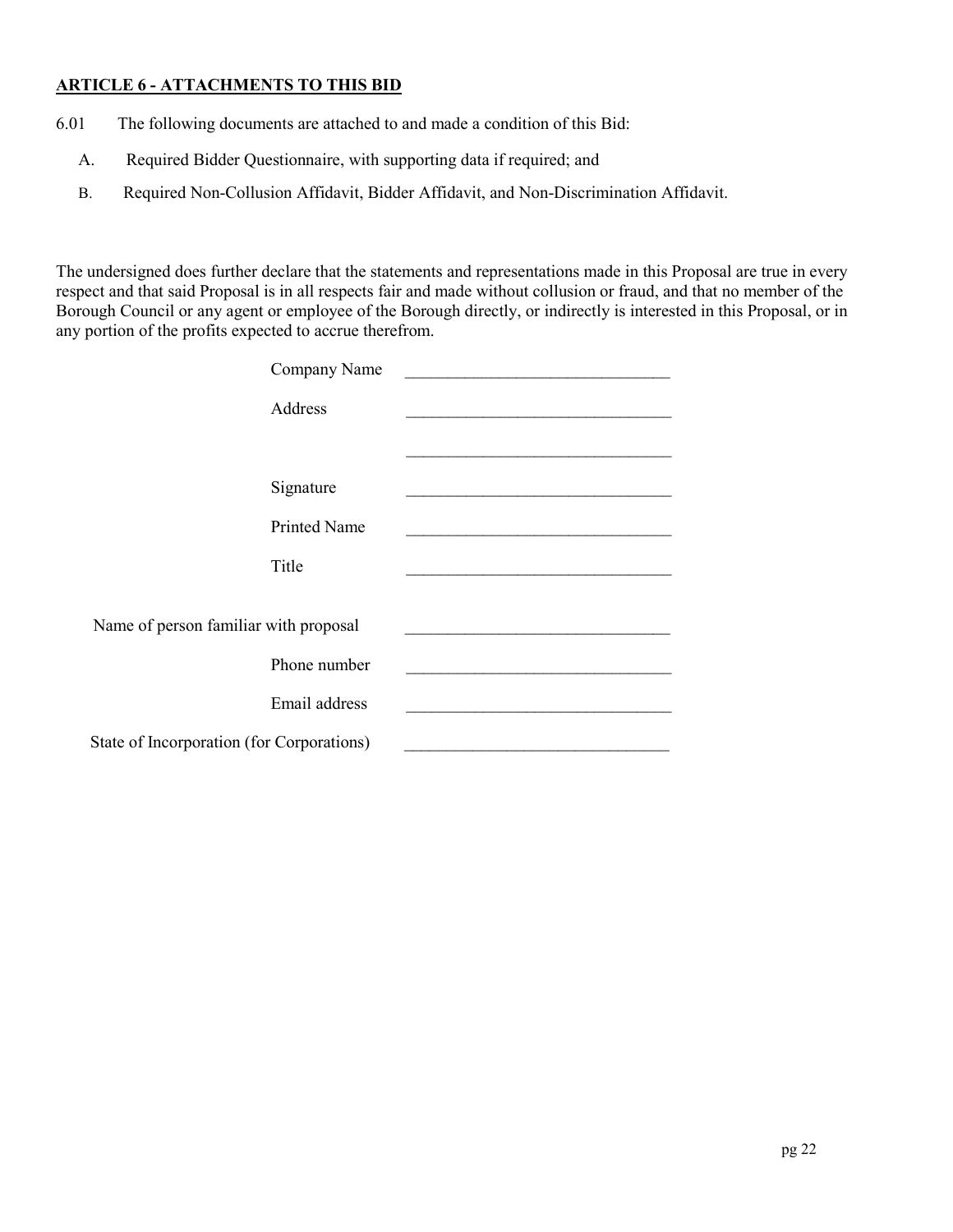# **SPECIFICATIONS**

## **LIQUID CHLORINE, SODIUM HYDROXIDE, FLUOROSILICIC ACID, POLYALUMINUM CHLORIDE-POLYMER, LIQUID ALUM, SODIUM BICARBONATE AND SODIUM HYPOCHLORITE (CHEMICAL BID)**

Sealed proposals will be received by the Town Council of the Borough of Chambersburg, Pennsylvania until **2:30 p.m., Thursday, June 02, 2022**, for the following materials to be furnished to the Borough of Chambersburg during the period **July 1, 2022 to June 30, 2023.**

- Item No. 1 Liquid Chlorine
- Item No. 2 Sodium Hydroxide
- Item No. 3 Fluorosilicic Acid
- Item No. 4 Polyaluminum Chloride -Polymer
- Item No. 5 Liquid Alum
- Item No. 6 Sodium Bicarbonate
- Item No. 7 Sodium Hypochlorite

#### **QUANTITIES**

The estimated quantities of materials as set forth herein are based upon the best available information but are estimates only and the Borough reserves the right to purchase more or less than the amount estimated to meet its requirements.

#### **DELIVERY LOCATIONS**

The delivery locations are as follows:

**Water Treatment Plant** 7659 Lincoln Way East, Fayetteville, PA 17222 **Wastewater Treatment Plant** 725 Hollywell Avenue, Chambersburg, PA 17201

#### **ITEM NO. 1 - LIQUID CHLORINE**

Liquid Chlorine shall comply with State and Federal Health and Safety Regulations for use with potable water and with all applicable requirements of ANSI/AWWA B301-92. All chemicals must be NSF Approved and all chemicals/containers must be labeled NSF Approved.

Liquid Chlorine is to be quoted at a price per one hundred (100) pounds delivered in 1-ton cylinder containers to the Water Treatment Plant (the "Point of Destination"). The requirement in ton cylinders for the contract period 07/01/2022 to 06/30/2023 is estimated at 1 tons.

For Liquid Chlorine in 1-ton cylinders, the Contractor shall be responsible for unloading the cylinder at the Point of Destination to a point where the Borough can utilize its hoist equipment to move the cylinder into the Water Treatment Plant.

Liquid Chlorine orders, when requested, are to be delivered within no more than five (5) calendar days.

### **THE BOROUGH OF CHAMBERSBURG WILL NOT** PAY A DEPOSIT OR PAY ANY DEMURRAGE CHARGES ON 1-TON CHLORINE CYLINDERS.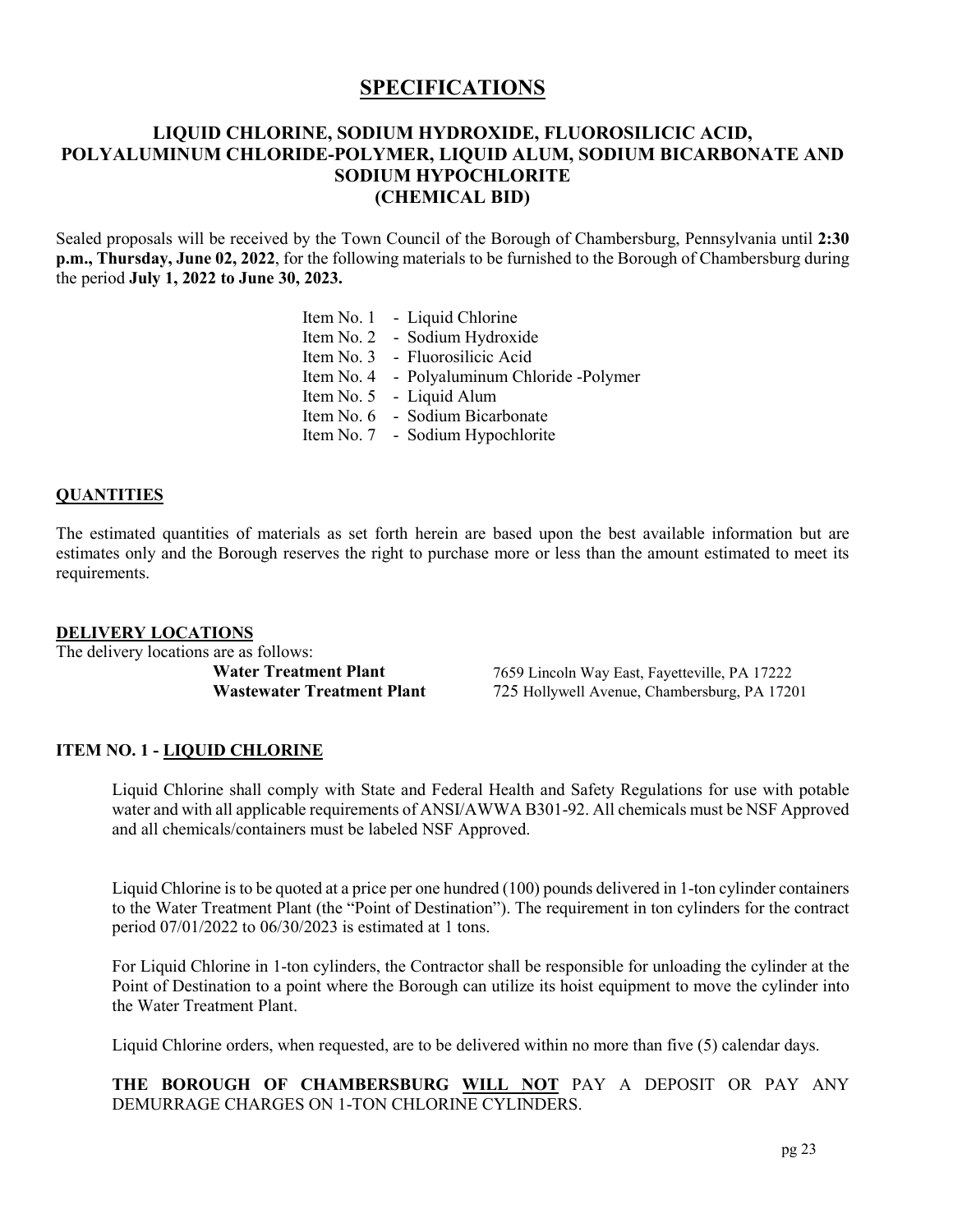## **ITEM NO. 2 - SODIUM HYDROXIDE, 25%**

The product must meet or exceed ANSI/AWWA B302-95 Standard for Sodium Hydroxide, NSF and be acceptable to E.P.A. and Pennsylvania DEP for potable water treatment. The product shall contain no soluble material or organic substances in quantities capable of producing deleterious or injurious effects on the health of those consuming water that has been treated properly with the Sodium Hydroxide.

The sodium hydroxide is to be at a quoted price per ton of pure chemical. Delivery of 25% Liquid Sodium Hydroxide (Caustic Soda) shall be supplied in bulk and is to be shipped by tank truck suitable in conditions for hauling 25% Liquid Sodium Hydroxide (Caustic Soda). Tanks shall not contain any substances that might affect the use or usefulness of the 25% Liquid Sodium Hydroxide (Caustic Soda) in treating the water supplies. Delivery shall be via bidder's owned and operated trucks, or by a common carrier chosen by the bidder. Should a common carrier be used, bidder shall have a trained company representative present at the time of each delivery. Bidder shall notify carrier that only clean tanks shall be used when delivering the product. All drivers shall be thoroughly trained and be familiar with the related hazards, safety measures, and spill cleanup procedures. All spills and leakage during unloading, regardless of size, shall be properly and immediately cleaned up by bidder's personnel. All shipments shall be accompanied by certified weight tickets and material safety data sheets. The shipper shall follow all Local, State, Federal and U. S. Department of Transportation (DOT) requirements.

Sodium Hydroxide orders, when requested are to be delivered within five (5) calendar days. The requirement for the contract period, 07/01/2022 to 06/30/2023, is estimated at 37 tons pure sodium hydroxide and 145 tons as a delivered 25% solution.

## **ITEM NO. 3 - FLUOROSILICIC ACID**

Fluorosilicic acid shall comply with State Health Regulations for use with potable water and with all applicable requirements of ANSI/AWWA B703-94. All chemicals must be NSF Approved and all chemicals/containers must be labeled NSF Approved.

The Fluorosilicic acid is to be quoted at the percent by weight of the fluorosilicic acid to be supplied at a price per one hundred (100) pounds delivered in lots of twenty-five (25) 55-gallon drums, not on pallets, each to the Borough's Water Treatment Plant (the "Point of Destination"). The Borough shall use their own equipment and be responsible for unloading this chemical from the carrier at the Point of Destination to storage.

The quoted fluorosilicic acid shall contain between 20 and 30 percent fluorosilicic acid by weight. The quoted price per one hundred (100) pounds will be adjusted according to the available fluorosilicic acid content by weight. The contract will be awarded based on the lowest adjusted cost per one hundred (100) pounds of one hundred percent (100%) pure fluorosilicic acid. One single concentration of fluorosilicic acid shall be supplied for the contract period.

The hydro-fluorosilicic orders, when requested, are to be delivered within no more than five (5) calendar days. The requirement for the contract period,  $07/01/2022$  to  $06/30/2023$ , is estimated at 31 tons.

### **THE BOROUGH OF CHAMBERSBURG WILL NOT PAY ANY ADDED CHARGES SUCH AS DRUM CLEANING.**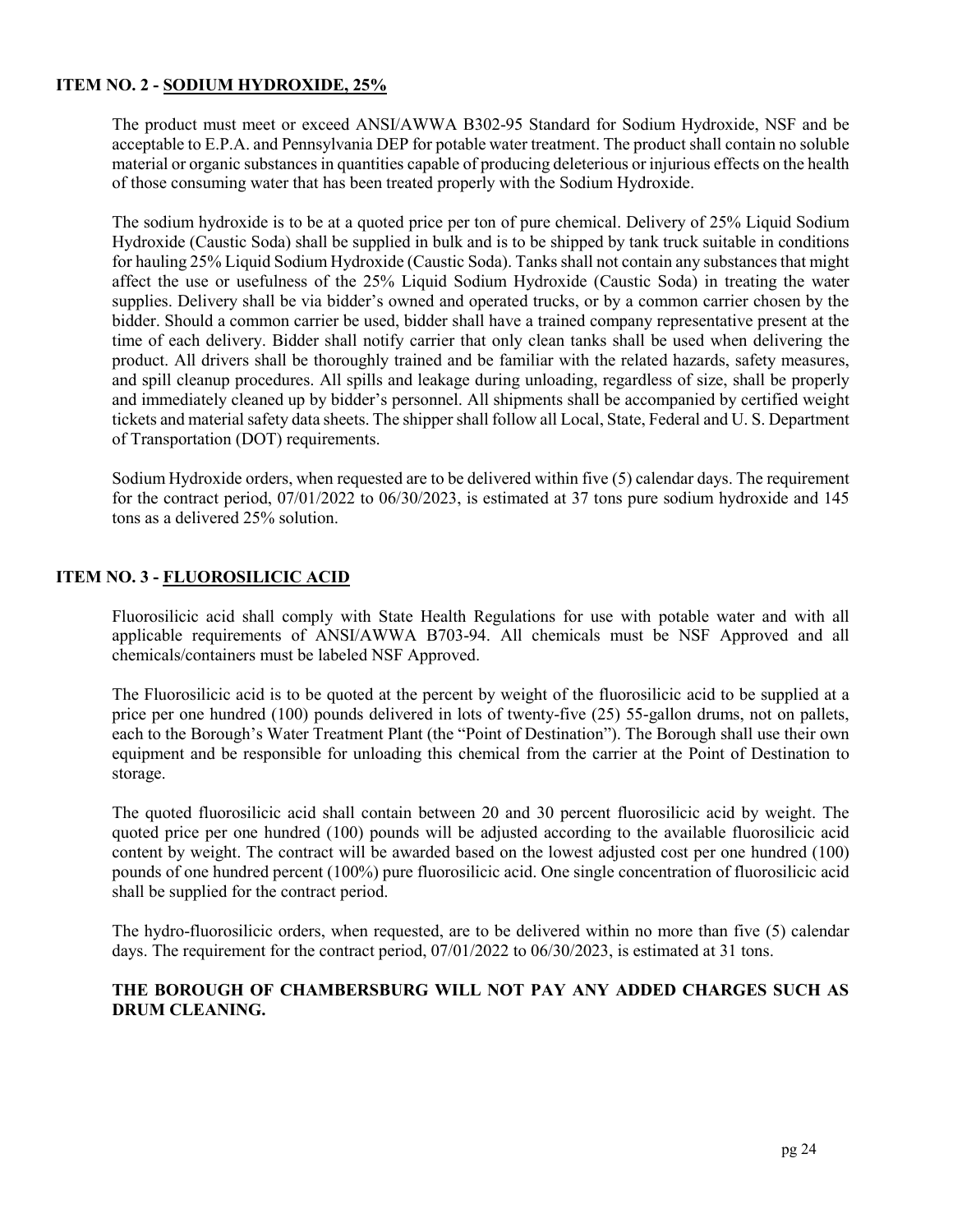## **ITEM NO. 4 - POLYALUMINUM CHLORIDE-POLYMER**

Polyaluminum chloride-polymer shall comply with State and Federal Health and Safety Regulations for use with potable water and with the American Water Works Association Standards B408-03 for the treatment of potable water and with NSF/ANSI Standard 60.

Polyaluminum chloride polymer shall be **USALCO Del Floc 801** or pre-qualified equal. To pre-qualify, the supplier must meet the following:

- 1. Secure PA Department of Environmental Protection Public Water Supply Construction Permit with a special condition naming the supplied chemical.
- 2. Bench testing shall be performed by professional engineer in presence of Owner certified water treatment operators meeting the following conditions:
	- a. Water treatment plant raw water with Color = 200 standard units and treated water with Color  $\leq$  15 standard units and turbidity  $\leq$  0.25 NTU
	- b. Water treatment plant raw water with turbidity > 25 NTU and settled water turbidity <0.25 NTU.
	- c. Provide each of the above for two separate events separated by minimum of 2 weeks each.
- 3. Provide report prepared by professional engineer licensed in Pennsylvania describing the results of the above including water quality (raw and treated) and coagulant dosages.

The polyaluminum chloride-polymer is to be quoted at a price per ton on a dry weight basis one hundred percent (100%) as polyaluminum chloride-polymer solution delivered in a four thousand five hundred (4,500) gallon tank truck to the Borough's Water Treatment Plant (the "Point of Destination"). The Contractor shall be responsible for unloading the chemical from the carrier and into the Borough's storage tanks for this chemical. The requirement for the contract period, 07/01/2022 to 06/30/2023, is estimated at 206,000 pounds or 103 dry tons.

Polyaluminum Chloride-Polymerorders, when requested, are to be delivered within no more than five (5) calendar days.

## **ITEM NO. 5 - LIQUID ALUM**

Liquid Alum shall comply with State and Federal Health and Safety Regulations for use with potable water and with all applicable requirements of ANSI/AWWA B403-93. All chemicals must be NSF Approved and all chemicals/containers must be labeled NSF Approved.

The liquid alum is to be quoted at a price per ton on a dry weight basis seventeen percent (17%) as Al2O3 delivered in a four thousand five hundred (4,500) gallon tank truck to the Borough's Wastewater Treatment Plant (the "Point of Destination"). The Contractor shall be responsible for unloading the chemical from the carrier and into the Borough's storage tanks for this chemical. The requirement for the contract period, 07/01/2022 to 06/30/2023, is estimated at 500,000 pounds or 250 dry tons.

Liquid alum orders, when requested, are to be delivered within no more than five (5) calendar days.

## **ITEM NO. 6 - SODIUM BICARBONATE**

Sodium Bicarbonate shall comply with State and Federal Health and Safety Regulations for use with potable water. Sodium bicarbonate shall be manufactured in the USA. All chemicals must be NSF Approved and all chemicals/containers must be labeled NSF Approved.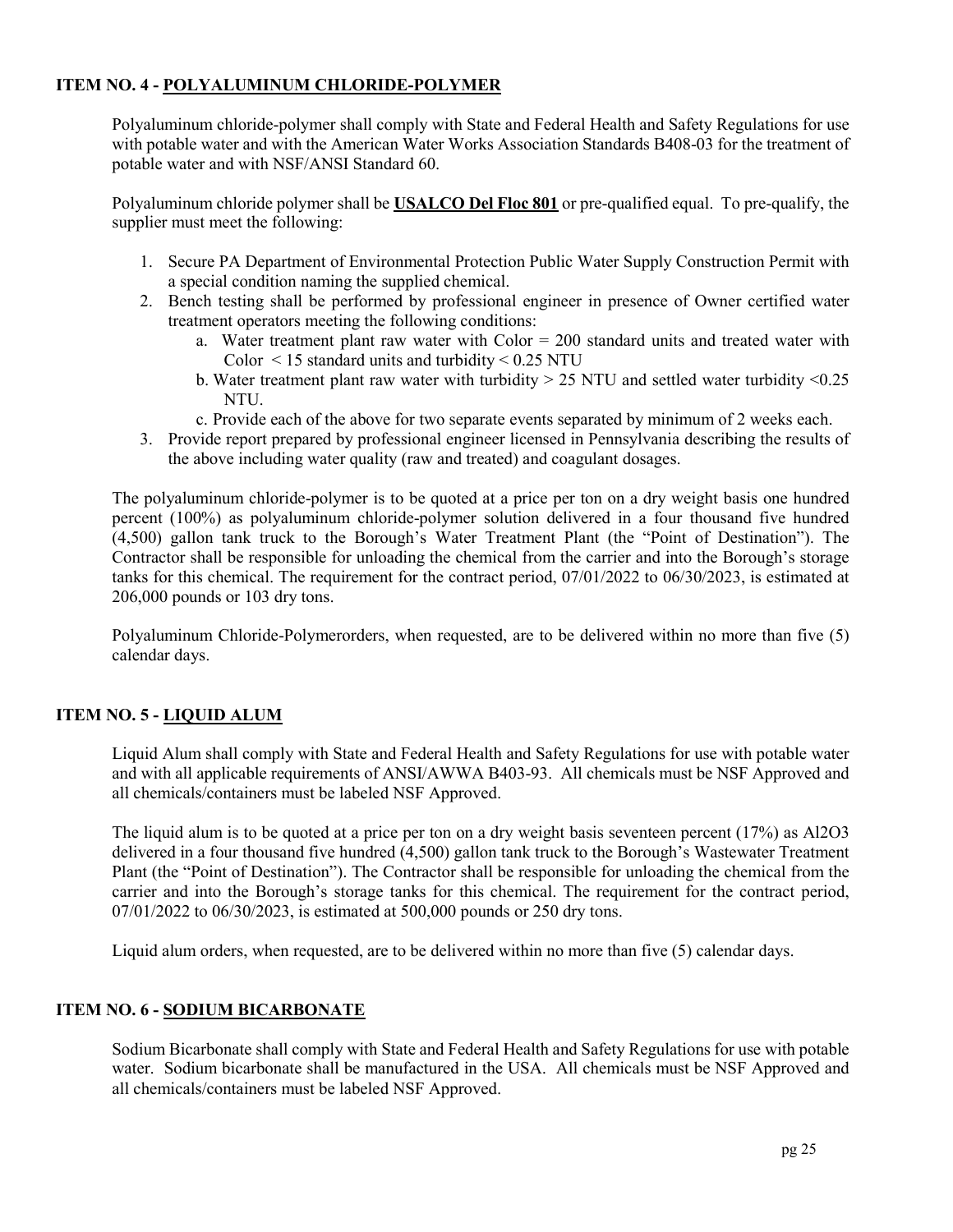- Chemical Component: Sodium Bicarbonate, as NaHCO3%
- Granulation: Typical Values (Cumulative % Retained) Sieve Size Micron Minimum + 200 Mesh 80% + 325 Mesh 95%
- Typical Bulk Density,  $\frac{1}{5}$  (g/l): 68 (1090)
- Applicable Certifications: NSF Applicable Standards: Meets AWWA and ASTM standards
- Assay, dry basis, USP Method: Not less than 99.0% and not more than 100.5% of NaHCO3

The Sodium Bicarbonate furnished shall be a dry, white powder containing no large lumps or crystals and shall be free-flowing and suitable for storage in closed hoppered bins and for feeding with a standard dry feeder.

The Sodium Bicarbonate shall be quoted at a price per one hundred (100) pounds delivered in fifty (50) pound multi-wall, strong paper bags to the Borough's Water Treatment Plant (the "Point of Destination") in truckload lots on **standard, double-stacked, wooden returnable pallets**. Pallets shall be oriented for unloading from the rear of the trailer to the loading dock. The Borough shall use their own equipment (pallet jack) and be responsible for unloading this chemical from the carrier at the Point of Destination to storage. Pallets shall be furnished by the supplier with supplier's name labeled on each pallet. The distance available for delivery trucks is 78 feet from the loading dock to the edge of pavement.

Sodium Bicarbonate orders, when requested, are to be delivered within five (5) calendar days. The requirement for the contract period, 07/01/2022 to 06/30/2023, is estimated at 100 tons. Flatbed trailer deliveries may not be accepted in inclement weather. Pallets on flatbed trailers must also be oriented for unloading from the rear of the trailer to the loading dock.

## **ITEM NO. 7 - SODIUM HYPOCHLORITE**

Sodium Hypochlorite, 12.5% shall comply with State and Federal Health and Safety Regulations for use with non-potable water and with all applicable requirements of ANSI/AWWA B301-92. All chemicals must be NSF Approved and all chemicals/containers must be labeled NSF Approved.

Sodium Hypochlorite, 12.5% is to be quoted at a price per gallon, delivered in 330 gallon totes to the Wastewater Treatment Plant (the "Point of Destination").

The Contractor shall be responsible for unloading the chemical from the carrier at the Point of Destination as designated by Borough personnel.

Sodium Hypochlorite, 12.5% orders, when requested, are to be delivered within no more than five (5) calendar days. The requirement for 330 gallon totes for the contract period  $07/01/2022$  to  $06/30/2023$  is estimated at 15,000 gallons.

## **THE BOROUGH OF CHAMBERSBURG WILL NOT PAY A DEPOSIT OR PAY ANY DEMURRAGE CHARGES.**

## **END OF SECTION**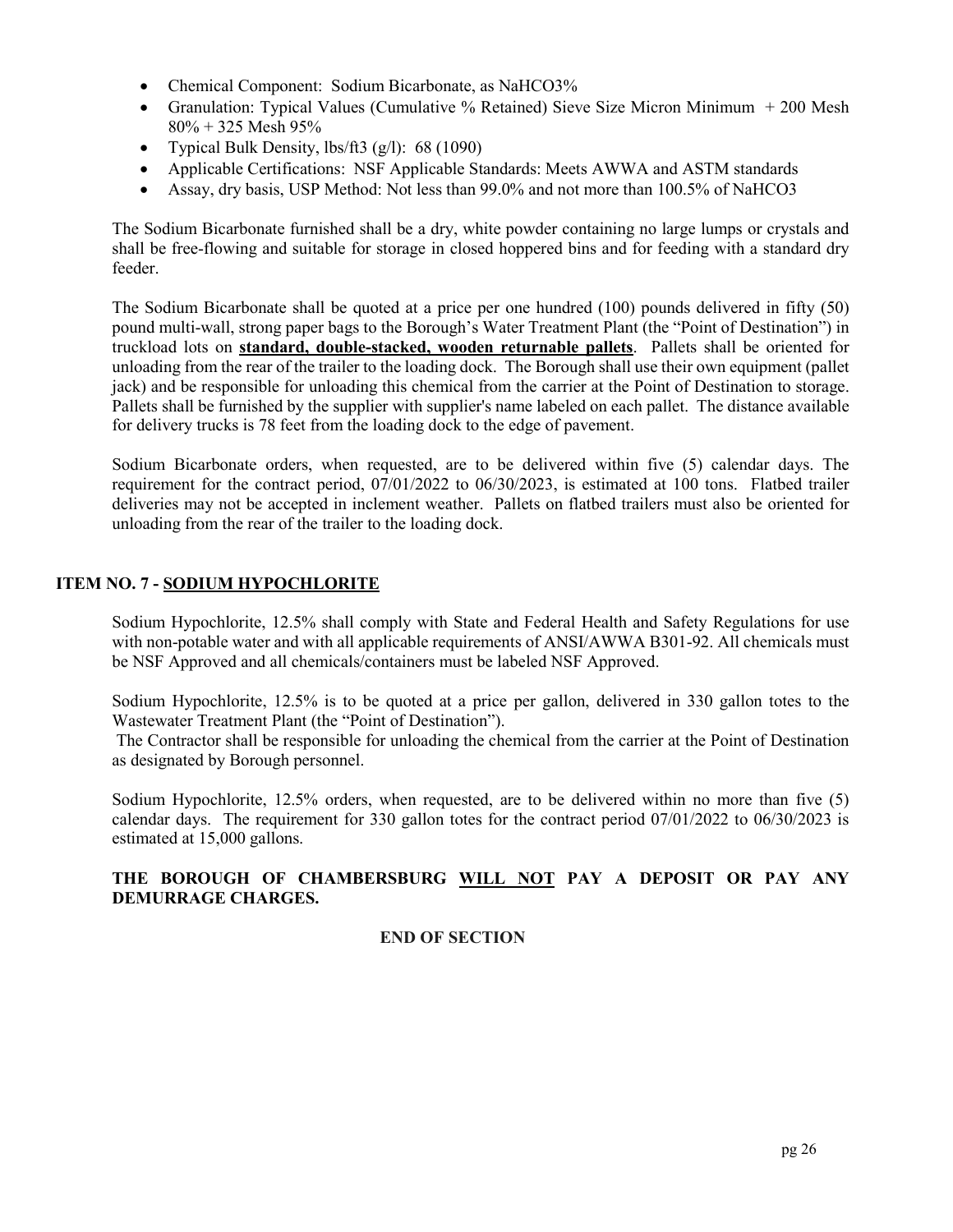# **AGREEMENT**

This Agreement made this  $\_\_\_$  day of  $\_\_\_\_$ , 20  $\_\_\_$  (the "Effective Date") by and between the Borough of Chambersburg, a Municipal Corporation organized and existing under the laws of the Commonwealth of Pennsylvania, (hereinafter the "Borough") and (hereinafter the "Contractor").

**WHEREAS** the Borough has authorized the purchase of certain items in accordance with the Specifications hereto attached and made a part hereof; and

**WHEREAS** the Contractor has submitted to the Borough a Proposal for

## **LIQUID CHLORINE, SODIUM HYDROXIDE, FLUOROSILICIC ACID, POLYALUMINUM CHLORIDE-POLYMER, LIQUID ALUM, SODIUM BICARBONATE AND SODIUM HYPOCHLORITE (CHEMICAL BIDS)**

in conformity with the Bidding Documents, including Specifications, hereto attached and made a part hereof; and

**WHEREAS** the Borough, after due consideration and appropriate action, has decided to award a contract to the Contractor in accordance with said Proposal.

**NOW THEREFORE, THIS AGREEMENT WITNESSETH** that the Borough and the Contractor in consideration of the requirements, terms, and conditions of the said Bidding Documents and the offers, promises, and representations made by the Contractor in said Proposal, by each of the parties hereto, on their parts, to be observed and fulfilled, do hereby agree as follows:

### **Article 1 - Basis of Agreement**

The parties hereto recognize that any and all Bidding Documents, as defined in the Instructions to Bidders and including the said Specifications and any Addenda (if released), plus the Bidder's Proposal, and any and all Written Amendment(s), Change Orders(s) and Notice to Proceed if issued after the Effective Date of this Agreement (hereinafter, the "Contract Documents"), are the basis of this Agreement, accept the same and declare that there are no understandings, representations, or promises, written or verbal, having any bearing on this Agreement which are not expressed in the Contract Documents or written in this Agreement.

### **Article 2 – Goods**

The Contractor agrees to furnish the following Item(s) (the "Goods"), as included in the Bidder's Proposal and selected by the Borough, and to faithfully perform and complete all work connected therewith in full conformity with said Contract Documents, including the Specifications and Bidder's Proposal, and to demonstrate and make good any guarantees and warranties therein required and contained, for all of which things faithfully and fully performed and completed, the Borough agrees to pay the Contractor and the Contractor agrees to accept from the Borough in full settlement therefor, the total sum or contract price of lawful money of the United States of America, at the time, in the manner, and under the conditions named in said Specifications, for the Item(s) indicated below and further included in Exhibit 1: Chemical Bid Tabulation Sheet, attached hereto and incorporated herein.

 $Item(s) No.$ 

## **Article 3 – Point of Destination**

The place where each Good is to be delivered shall be known as the Point of Destination for that Good, as further designated in the Instructions to Bidders and Specifications.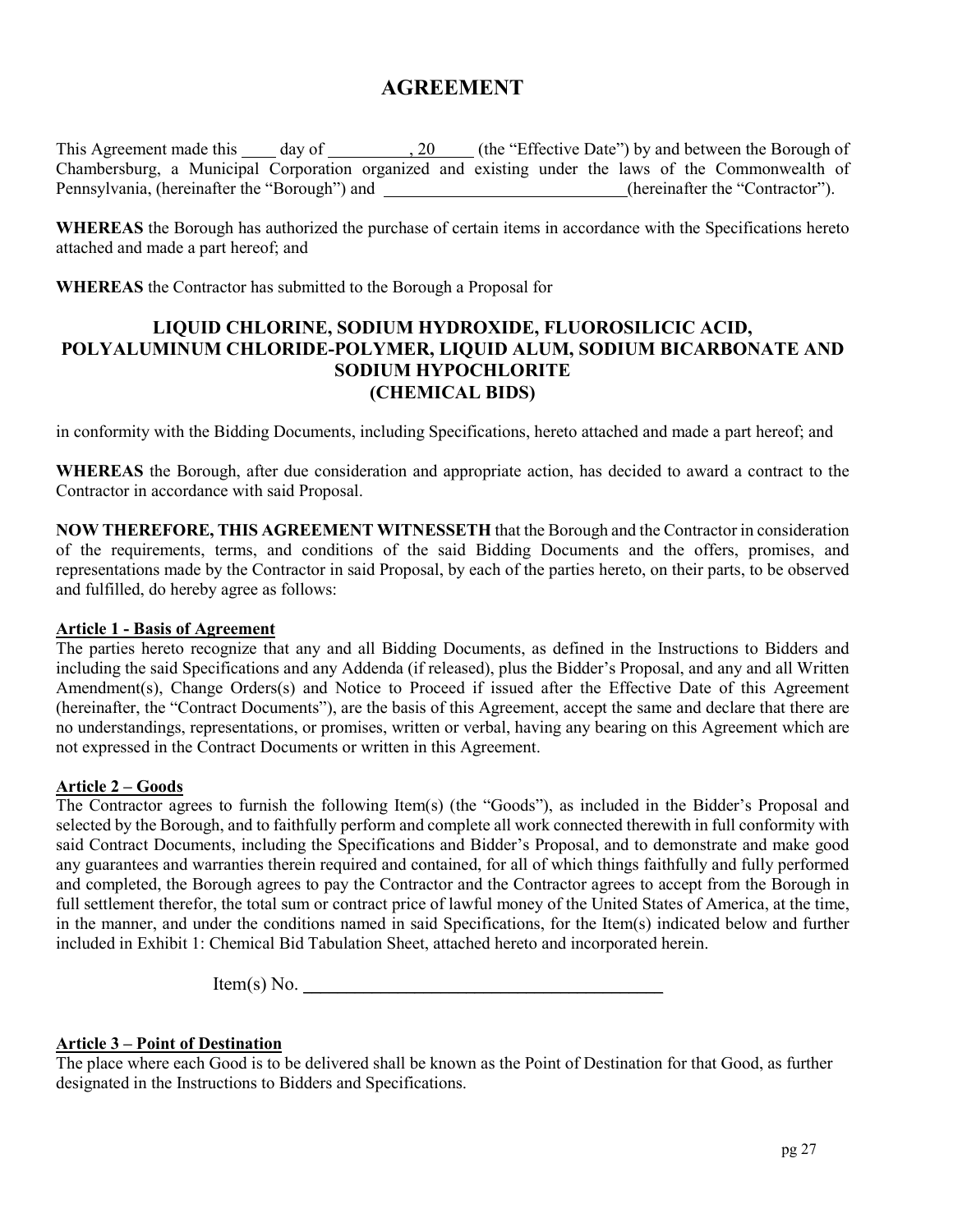## **Article 4 - Contract Times**

All times set forth for the completion and delivery, and any applicable installation and /or testing, is the essence of the Agreement. The term of this Agreement shall begin on July 1, 2022 terminate at midnight on June 30, 2023 unless terminated or extended at the Borough's sole and absolute option as provided for herein. The Goods shall be delivered to the applicable Point of Destination and ready for the Borough's receipt of delivery on or prior to the delivery time as indicated in the Contract Documents for each Good, contingent upon placement of order by the Borough.

## **Article 5 – Contract Price**

The Borough shall pay the Contractor for furnishing the Goods in accordance with the General Terms and Conditions, as provided in the Contract Documents as follows:

The prices as stated in Contractor's Bid for Item(s) No. as included herein in Article 2 and further described in Exhibit 1: Chemical Bid Tabulation Sheet.

#### **Article 6 – Payment Procedures**

The Contractor shall submit invoices in accordance with the General Terms and Conditions, as provided in Contract Documents.

#### **Article 7 – Contractor's Representations**

In order to induce the Borough into this Agreement, the Contractor makes the following representations:

- A. The Contractor has examined and carefully studied the Contract Documents and any and all other related data as identified in the Bidding Documents, including any technical data;
- B. If specified, or if, in Contractor's judgment, any local condition may affect cost, progress or the furnishing of Goods, Contractor has visited the applicable Point(s) of Destination to become familiar with the local conditions and is satisfied as to the local conditions that may affect cost, progress, or the furnishing of the Goods;
- C. Contractor is familiar with and satisfied as to all federal, state, and local Laws and regulations that may affect cost, progress, or the furnishing of Goods;
- D. Contractor has carefully studied and correlate the information known to Contractor, and information and observations obtained from Contractor's visits, if any, to the Point of Destination, with the Contract Documents;
- E. Contractor promptly gave the Borough written notice of all conflicts, errors, ambiguities, or discrepancies that Contractor discovered in the Contract Documents and the Bidding Documents and confirmed that the written resolution thereof by the Borough is acceptable to Contractor; and
- F. Contractor determined that the Contract Documents are generally sufficient to indicate and convey understanding of all terms and conditions for furnishing Goods.

## **Article 8 - Applicable Law / Venue / Jurisdiction**

This Agreement shall be construed according to, be subject to, and be governed by the laws of the Commonwealth of Pennsylvania. The Court of Common Pleas in and for Franklin County, Pennsylvania shall have exclusive jurisdiction and venue for any legal and/or equitable action arising out of or relating to, directly or indirectly, this Agreement.

### **Article 9 - Entire Agreement / Amendments**

This Agreement contains the entire Agreement between the parties and no other agreements, oral or otherwise, regarding the subject matter of this Agreement, shall be deemed to exist or bind any of the parties. This Agreement cannot be modified, except by a written document signed by the parties hereto. Town Council's approval at a public meeting shall be required to amend this Agreement unless otherwise delegated to its designees.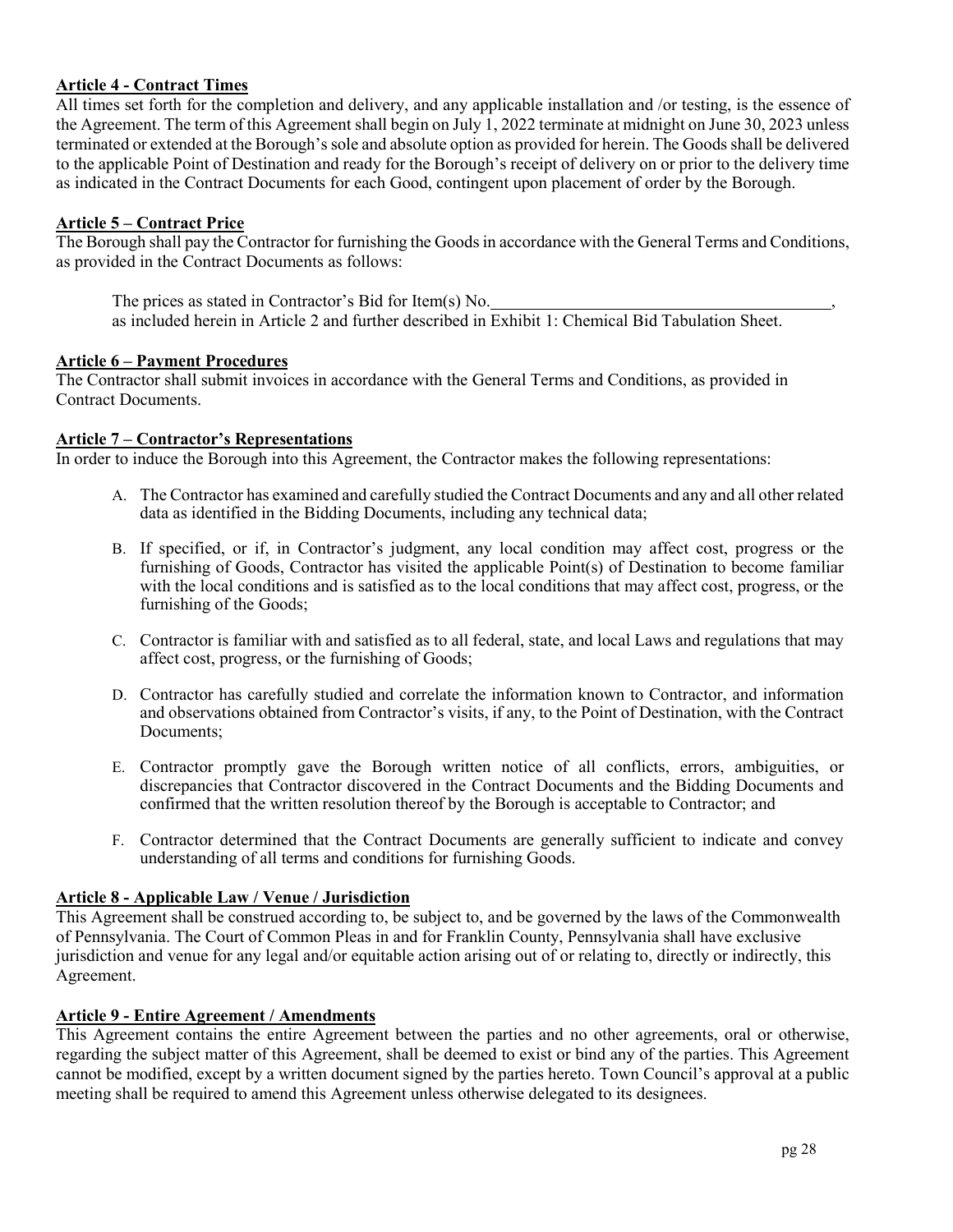#### **Article 10 - Severability**

If any term, provision, covenant, or condition of this Agreement is held by a court of competitive jurisdiction to be invalid, void or unenforceable, the remainder of the provisions hereof shall remain in full force and effect and shall in no way be affected, impaired, or invalidated as a result of such decision.

#### **Article 11 - Counterparts**

This agreement may be executed in any number of counterparts, each of which shall be deemed to be an original, but all of which together shall constitute the same instrument.

## **Article 12 - Remedies**

No remedy herein conferred upon any party is exclusive of any other remedy, and each and every remedy shall be cumulative and shall be in addition to every other remedy given hereunder or provided by law, equity, statute, or unless otherwise stated herein. No single or partial exercise by any party of any right, power, or remedy hereunder shall preclude any other exercise or further exercise thereof. Notwithstanding the foregoing, Contractor waives any and all claims to consequential, incidental, compensatory or punitive damages that may arise out of and/or resulting from this Agreement, including but not limited to loss of anticipated profits or revenue or other economic loss in the event this Agreement is terminated. Further, Contractor agrees that Contractor's sole remedy for any claim arising out of or relating to this Agreement shall be payment for services rendered prior to any termination of the Agreement, provided however that the Borough may offset any amount owed to the Contractor for services rendered by Contractor prior to termination of the Agreement for any damages, and/or costs suffered and/or incurred by the Borough as a result of any breach or failure by Contractor.

### **Article 13 - Assignment**

No assignment by a party hereto of any rights under or interests in this Agreement or the Contract Documents will be binding on another party hereto without the written consent of the party sought to be bound; and, specifically but without limitation, moneys that may become due and moneys that are due may not be assigned without such consent (except to the extent that the effect of this restriction may be limited by law), and unless specifically stated to the contrary in any written consent to an assignment no assignment will release or discharge the assignor from any duty or responsibility under this Agreement or the Contract Documents.

### **(SIGNATURES APPEAR ON FOLLOWING PAGE)**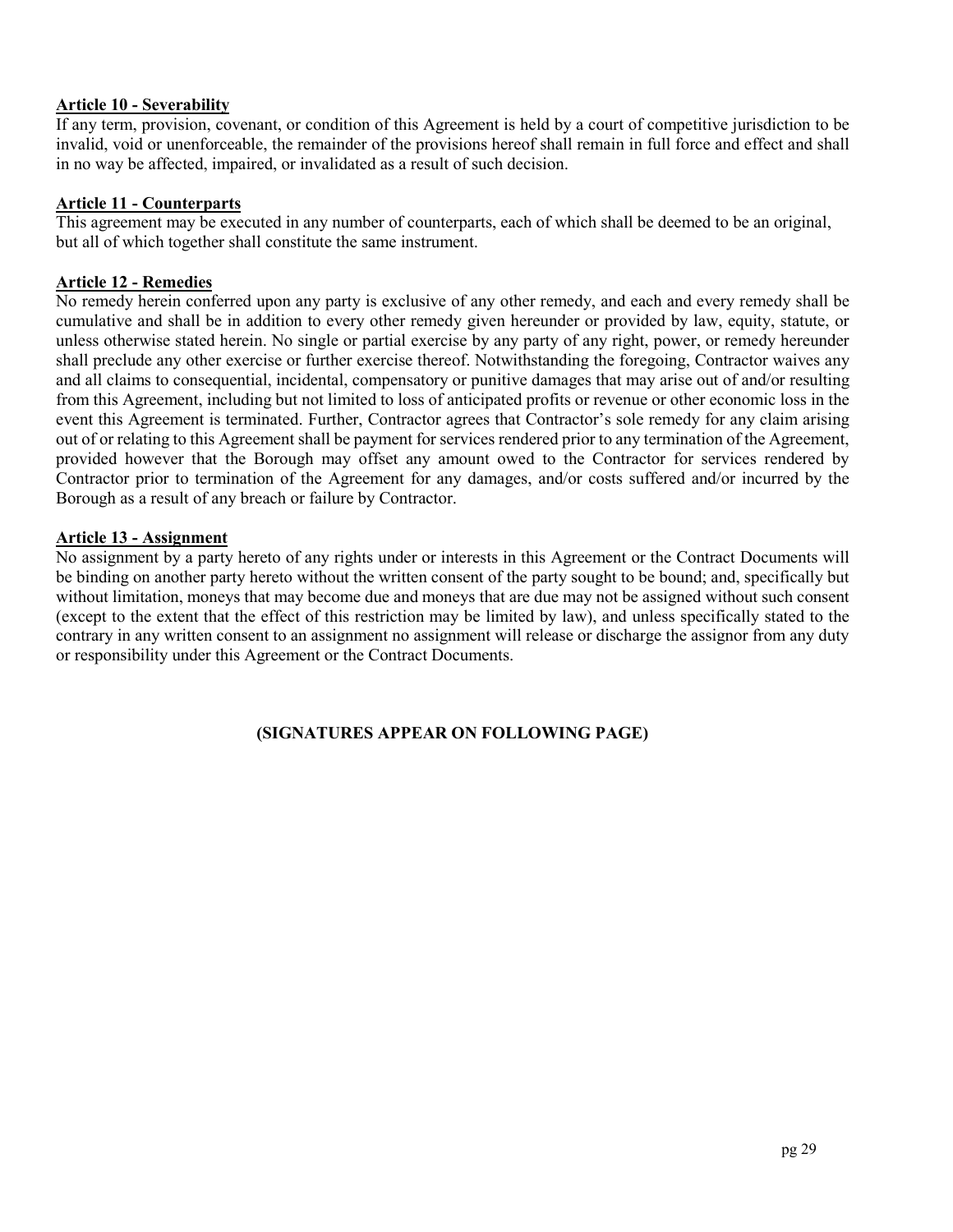pg 30

**IN WITNESS WHEREOF the parties hereto have set their hands and seals as of the date first above written.**

# **(If Contractor is an Individual)**

Signature of Witness Signature of Individual

Trading and doing business as:

Name of Business

Address of Business

# **(If Contractor is a Partnership - All General Partners Must Sign)**

Name of Partnership

Address of Partnership

Signature of Witness Signature of Partner

Signature of Witness Signature of Partner

Signature of Witness Signature of Partner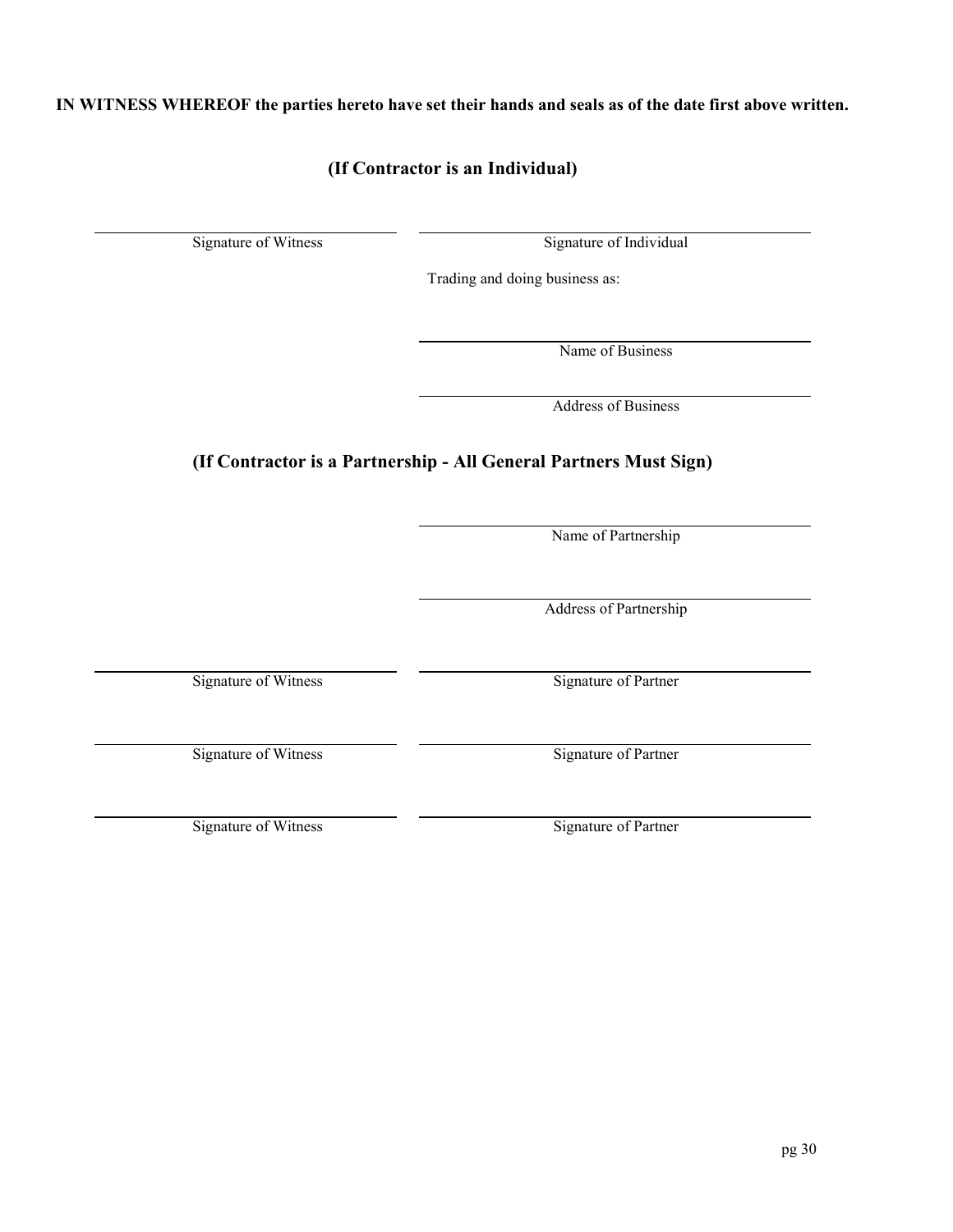# **BOROUGH OF CHAMBERSBURG**

100 South 2nd Street Chambersburg, PA 17201

Jamia L. Wright **Allen B. Coffman**

Borough Secretary **President of Town Council**

**END OF AGREEMENT**

# **(If Contractor is a Corporation)**

Signature of Secretary or Assistant Secretary

Attest:

Name of Corporation

Address of Principal Office

(Corporate Seal) State of Incorporation

Signature of President or Vice President

Attest:

pg 31